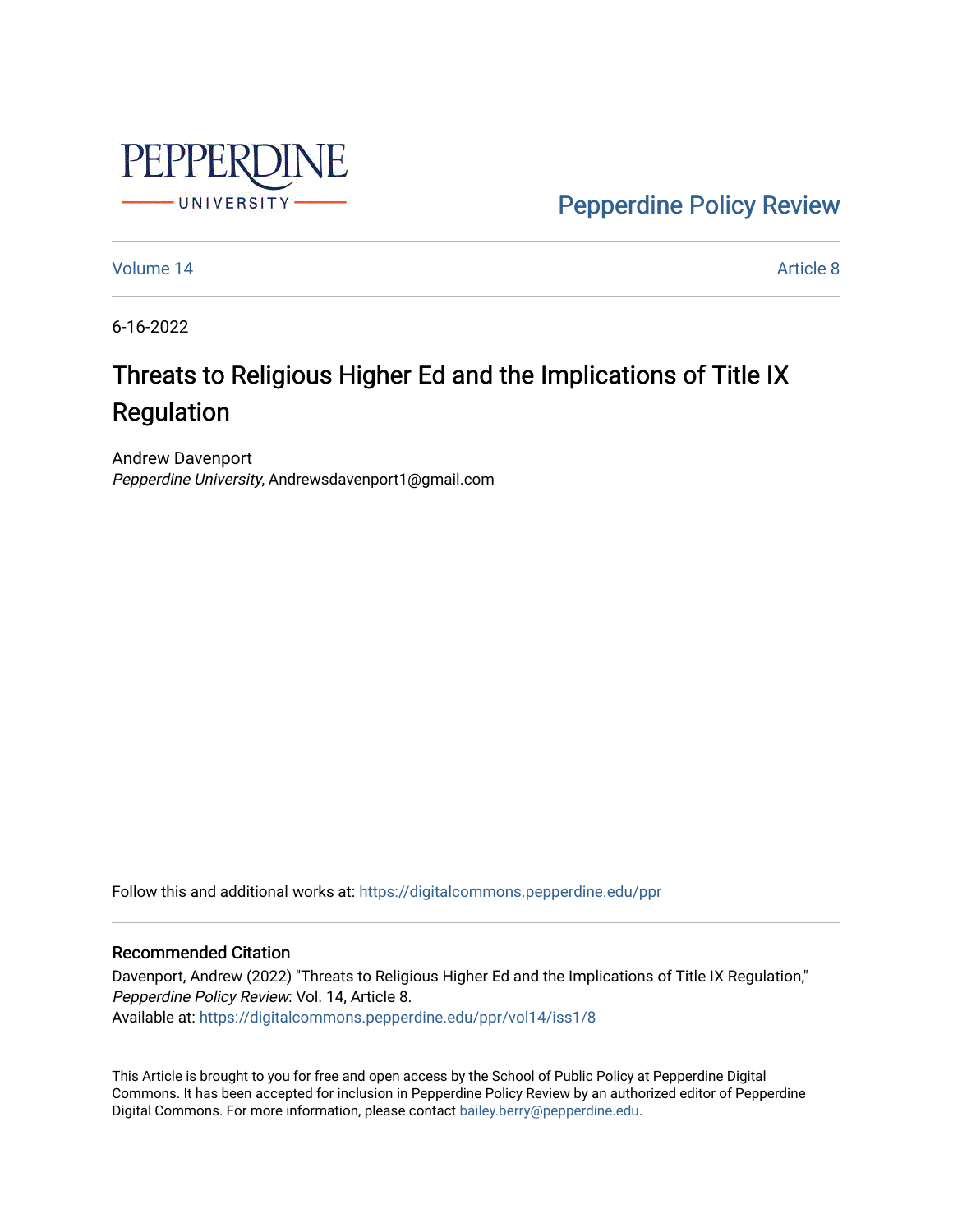### **Introduction**

According to the most recent data from the National Center for Education Statistics of Fall, 2019, there are 866 universities with religious affiliations with a total enrollment of over  $1.8$  million students.<sup>1</sup> A faith tradition characterizes these institutions, most significantly represented by Catholic, Methodist, Baptist, and Presbyterian denominations.<sup>2</sup> Religious postsecondary education is a cornerstone of the Christian faith and religious pluralism. While not all religiously affiliated colleges and universities prescribe to the traditional Christian beliefs on marriage, gender, and sexual orientation, a large majority continue this tradition. Yet, maintaining the long-held Christian traditional view of marriage, gender, and sexuality is currently under threat. Reinterpretations of gender and sexuality on a legal and regulatory level pose serious threats to religious universities that hold to traditional values. One of these Regulations is Title IX which is a 1972 federal regulation that was passed as part of the Education Amendments to the Civil Rights Act of  $1964$ <sup>3</sup>

The policy issue discussed at length in this paper is the current threat to religious higher education from reinterpretations of sex in Title IX regulation. These threats are examined, and a legislative and alternative solution to protect religious universities is proposed. The Title IX regulation states, "No person in the United States shall, on the basis of sex, be excluded from participation in, be denied the benefits of, or be subject to discrimination under any educational programs or activity receiving federal financial assistance." <sup>4</sup> More specifically, the law prohibits discrimination on the basis of sex in educational institutions receiving federal financial assistance. Any university that receives federal funding is obligated by law to abide by Title IX regulations. $5$ 

Title IX is typically thought of as a tool for increasing females' sports and athletic opportunities and for addressing sexual harassment.<sup>6</sup> Yet, Title IX encompasses so much more than issues around sports and sexual harassment. It places conditions on the federal funds that schools, both public and private, receive. The condition for receiving funding is that institutions cannot discriminate based on sex. This regulation affects all aspects of an educational institution, including

<sup>1</sup>NCES. "Digest of Education Statistics." 2020.

 $<sup>2</sup>$  Ibid.</sup>

<sup>&</sup>lt;sup>3</sup> Valentin, Iram. "Title IX: Brief History." Holy Cross Journal of Law and Public Policy, 123. 1997. 123.

<sup>4</sup> Ibid.

<sup>&</sup>lt;sup>5</sup> "Title IX and Sex Discrimination." US Department of Education (ED), August 20, 2021.

<sup>6</sup>Augustine-Adams, Kif. "Religious Exemptions to the Title IX". *Kansas Law Review. 65, no. 2.*  2016: 327-414, 331.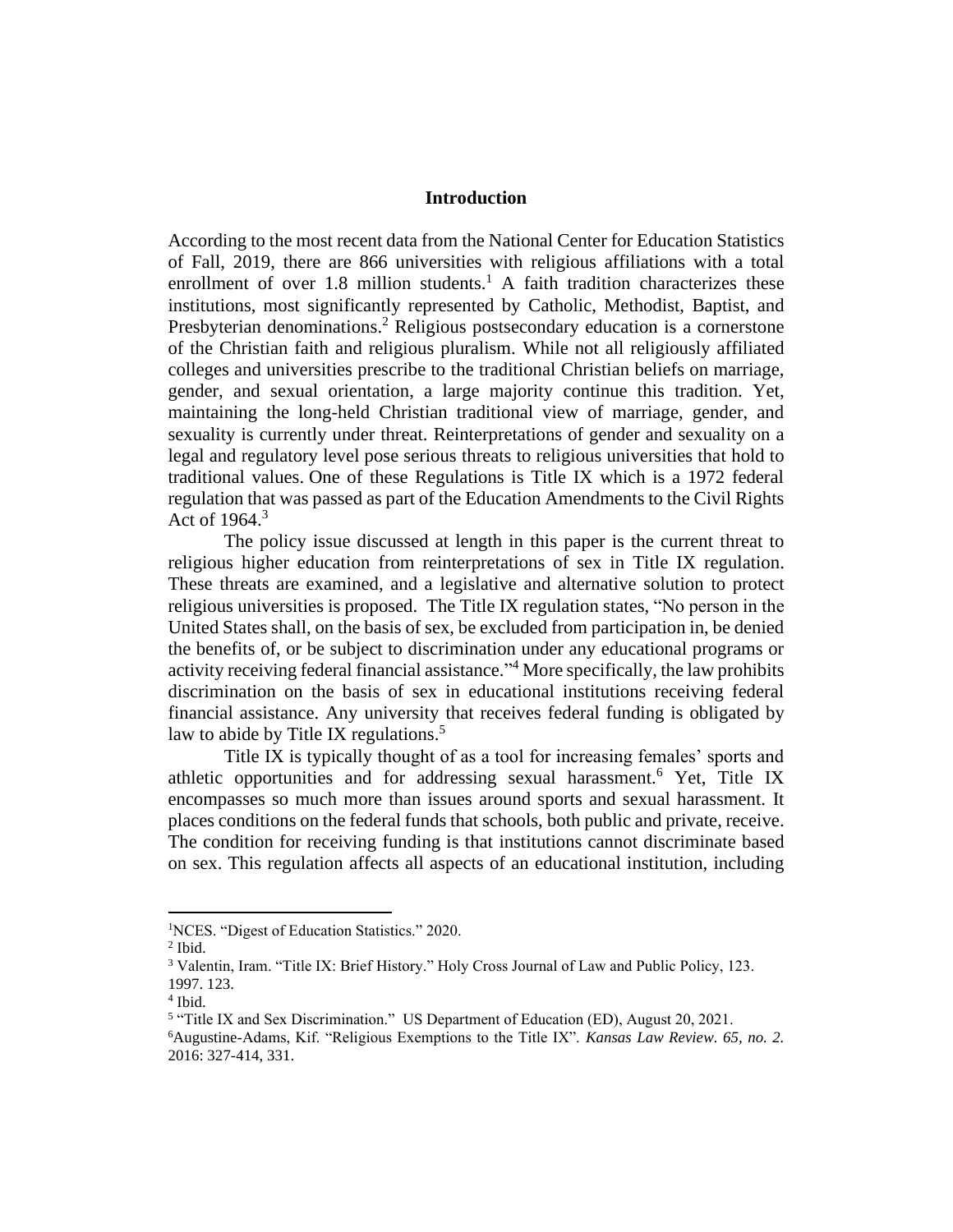recruitment and admissions, counseling, athletics, financial aid, employment, and student life.<sup>7</sup>

Title IX regulations threaten religious schools to remove sex-specific facilities, allow transgender athletes to compete in sports of the opposite biological sex, prohibit policies that consider sexual orientation and gender identity (SOGI) in employment and admissions decisions, affect faith-based counseling programs, and change conduct codes around LGBTQ behavior. Ultimately, the threat of reinterpretation of Title IX may lead to anti-discrimination lawsuits against these universities.

In 2020, the legal protections from discrimination based on SOGI changed in the landmark Supreme Court decision *Bostock v. Clayton County.* Title VII of the Civil Rights Act of 1964 prohibits employment discrimination based on race, color, religion, sex, and national origin. 8 In *Bostock v. Clayton County*, the Supreme Court held that Title VII covers discrimination which includes sexual orientation and gender identity encompassed under the term "sex."<sup>9</sup> In the majority opinion, Justice Gorsuch, stated, "it is impossible to discriminate against a person for being homosexual or transgender without discriminating against that individual based on sex."<sup>10</sup> *Bostock v. Clayton County* is significant to Title IX because it expanded SOGI protections to include protections for SOGI in hiring practices by extending the judicial interpretation of "sex" in Title VII of the Civil Rights Act. While Title VII is limited to issues of discrimination in hiring practices, Title IX is much broader in extent and implications if reinterpreted under SOGI requirements. If jurisprudence built off the reasoning of *Bostock v. Clayton County* is applied to Title IX, then all aspects of Title IX, including recruitment and admissions, counseling, athletics, financial aid, employment, and student life, will be affected.

Lawsuits using the legal jurisprudence of *Bostock v. Clayton* could then be targeted against religious universities intending to force religious universities to violate their religious beliefs by implementing SOGI protections. If these schools refuse to do so, they would be forced to give up federal funding. Losing federal funding is a substantial threat for religious universities because such funding covers a significant portion of their budgets.<sup>11</sup> According to Representative Chris Stewart (R-UT2) and Gene Schaerr, in the *Why Conservative Religious Organizations and Believers Should Support the Fairness for All Act, "*Religious schools and colleges that accept federal funds-meaning nearly all of them-would likely have to abandon

<sup>&</sup>lt;sup>7</sup> "Title IX and Sex Discrimination." US Department of Education (ED), August 20, 2021.

<sup>8</sup> EEOC. "Title VII of the Civil Rights Act of 1964." US Equal Employment Opportunity Commission. 1964.

<sup>9</sup> Valenti, Alix. "LGBT Employment Rights in an Evolving Legal Landscape: The Impact of the Supreme Court's Decision in Bostock v. Clayton County, Georgia." *Employee Responsibilities and Rights Journal* 33, no. 1 (2020): 3–23.

 $^{10}$  Ibid.

<sup>&</sup>lt;sup>11</sup> "The Freedom Fund." Christendom College. 2020.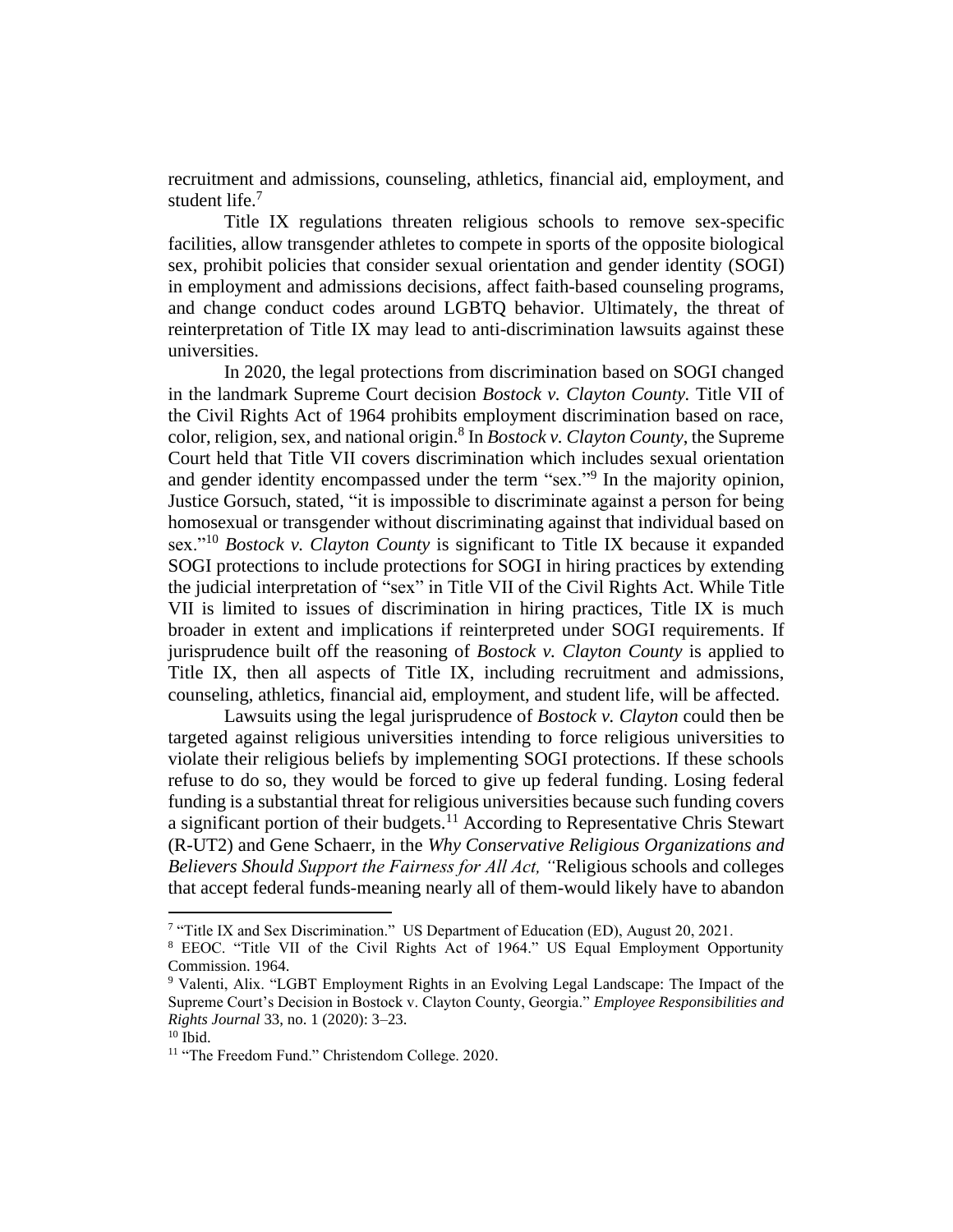religious standards governing student admission, conduct, and housing to the extent they embody traditional beliefs about gender and sexuality."<sup>12</sup> Consequently, under an expanded definition of SOGI, the entire might of the federal and civil rights enforcement apparatus would be turned against religious institutions.<sup>13</sup>

### **Regulatory Environment**

On the regulatory front, religious universities have been able to operate under a traditional view of marriage and sexuality due to religious exemptions under Title IX regulation. According to the Department of Education (Ed), some organizations can receive exemptions from Title IX regulation allowing religious organizations to discriminate on the basis of sex.

The organization must meet two criteria. Firstly, it is "controlled by a religious organization," and secondly that the application of Title IX "would not be consistent with the religious tenets" of that organization.<sup>14</sup> The Department of Education states, "Title IX does not apply to an educational institution that a religious organization controls to the extent that application of Title IX would be inconsistent with the religious tenets of the organization." 15

Title IX regulations offer a process for an educational institution to send a written statement to the Office for Civil Rights (OCR) claiming a religious exemption, which is reviewed by the Assistant Secretary of the OCR to acknowledge the institution's exemption.<sup>16</sup> The process requires the highestranking official of the religious institution to submit a written statement to the Assistant Secretary of Civil Rights identifying the provisions of Title IX that conflict with a specific tenet of the religious organization.<sup>17</sup> According to author Augustine-Adams in *Religious Exemptions to the Title IX* of the *Kansas Law Review,* since the passage of Title IX regulation, no religious exemption has ever been denied. As of the publication date of 2016, 285 religious exemptions had been granted. However, as Augustine-Adams points out, while 285 exemptions have been granted, educational institutions have increasingly acquiesced to the administrative state, eroding religious freedom. <sup>18</sup> Not only is there a lack of

<sup>&</sup>lt;sup>12</sup> Stewart, Chris, and Gene Schaerr. "Why Conservative Religious Organizations and Believers Should Support the Fairness for All Act" Notre Dame Journal of Legislation. 2019. 140.

 $13$  Ibid.

<sup>14</sup> Augustine-Adams, Kif. "Religious Exemptions to the Title IX". *Kansas Law Review. 65, no. 2.*  2016: 332.

<sup>&</sup>lt;sup>15</sup> Office for Civil Rights. "Exemptions from Title IX." US Department of Education (ED). March 8, 2021.

<sup>16</sup> Ibid.

 $17$  Ibid.

<sup>18</sup> Augustine-Adams, Kif. "Religious Exemptions to the Title IX". *Kansas Law Review. 65, no. 2.*  2016: 327-414, 331.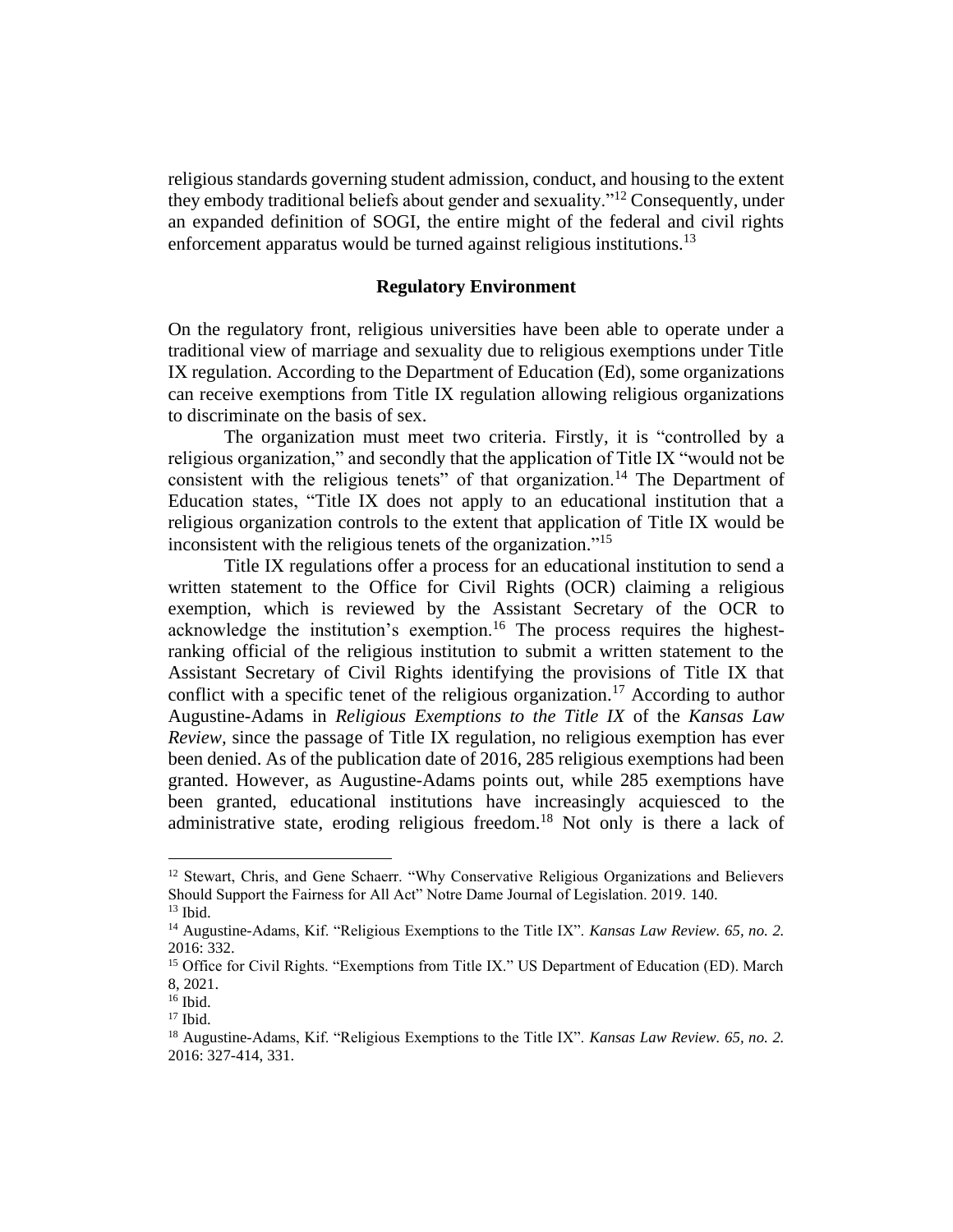transparency in the religious exemption process, but by requesting exemptions under regulatory procedures, universities have deferred power to the bureaucratic administrative state, which has manifested stricter requirements for religious schools by the OCR.<sup>19</sup> Rather than religious universities claiming their inherent exemption under the Title IX statute itself and the Constitution, they allowed the OCR to arrogate the power and authority to regulate religious exemptions.<sup>20</sup>

Since 1998, the OCR has moved away from concise exemption recognition language as outlined in the February 1985 Policy Memorandum on religious exemptions, which set the standard for exemptions under the "adequately establishes" language for control.<sup>21</sup> The irony of the OCR's creation of new regulatory power for itself through claims of permittance and eligibility is that not a single exemption recognition letter from the OCR from 2013 to 2016 concluded that the religious university had "established the control required to be eligible for a religious exemption."<sup>22</sup> Yet, the OCR still granted the religious exemption claims. The OCR used this artificially constructed regulatory power to request more information regarding universities' religious exemption requests.<sup>23</sup> While they have appropriated far more regulatory power than explicitly granted in the 1972 Title IX regulation, the OCR has yet to use the power in significant ways to oppose religious exemptions likely to avoid litigation by religious universities. As Augustine-Adams points out, nearly all religious universities relinquished claims to their strongest "inherent exemption" by deferring to the OCR to grant their requests.

The Title IX Final Rule released in May of 2020 amended some aspects of Title IX regulation. It provided regulatory clarification with the force and effect of law, bringing new clarification to religious exemptions under Title IX. Under the new Final Rule, it is expressly stated that those educational institutions, which are controlled by a religious organization, are not required to request an assurance from the Assistant Secretary of the OCR.<sup>24</sup> This update brings the regulatory power of the OCR back to the original wording as written in the Title IX regulation, which allows for educational institutions to simply assert an exemption, including for the first time during an investigation or compliance review by OCR. Furthermore, Title IX Final Rule explains that the revision to the existing regulation is consistent with

<sup>&</sup>lt;sup>19</sup> Augustine-Adams, Kif. "Religious Exemptions to the Title IX". Kansas Law Review. 65, no. 2. 2016: 327-414, 331.

<sup>20</sup> Ibid.

<sup>21</sup> Ibid. 396.

 $22$  Ibid.

<sup>23</sup> Ibid. 400.

<sup>&</sup>lt;sup>24</sup> "Nondiscrimination on the Basis of Sex in Education Programs or Activities Receiving Federal Financial Assistance," Federal Register / Vol. 85, No. 97 § 30475. 2020.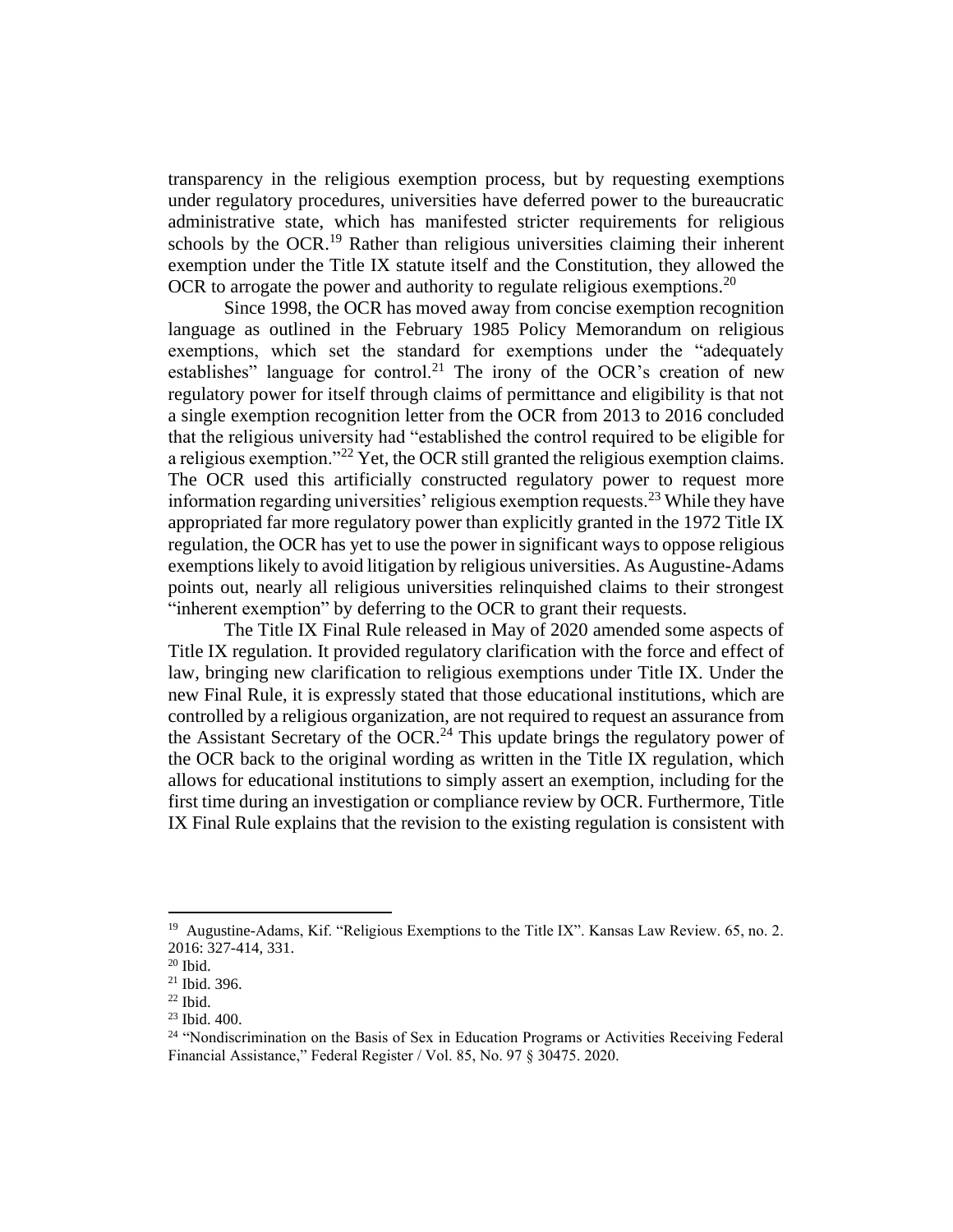Title IX as well as the First Amendment to the US Constitution and the Religious Freedom Restoration Act."<sup>25</sup>

Prior to the Final Rule, Title IX regulations implied that to assert a religious exemption under Title IX, an educational institution must request an assurance from the Assistant Secretary. Educational institutions may now assert such an exemption, including during an investigation or compliance review by OCR for the first time. In Section 106.12 of the Code of Federal Regulations Educational Institutions Controlled by a Religious Organization, commentators note that the Federal Government should be making it easier for religious institutions to operate and thrive, not harder.<sup>26</sup> It would be a waste of resources for a school to apply for a religious exemption assurance letter when in fact, no such letter is needed for the exemption, according to the commentators. Further, they state that under the Final Rule, entanglement with religious universities by the Department of Education might be limited to only cases where "a complaint is filed, or where the school affirmatively requests an exemption assurance letter."<sup>27</sup>

The recent return to the inherent exemption standard signals a possible reinvigoration of universities' abilities to use religious exemptions to avoid regulatory control by the Office for Civil Rights and politically motivated administrations which seek to impose SOGI standards on religious organizations. In the long term, it remains to be seen what effect the Final Rule will have on religious freedoms. The OCR could continue to tighten its factual review under the control test and impose a more rigorous, less deferential standard, especially as executive power grows and faces little opposition from the legislature. Possible changes by the OCR in conjunction with explicit threats to religious universities from President Biden's executive orders leave the door open to increased restriction on religious exemption claims.

#### **Judicial Threat**

*Hunter v. US Department of Education (2021)* is a recent potential landmark lawsuit which says that the Department of Education bears "complicity in the abuses and unsafe conditions thousands of LGBTQ students endure at hundreds of taxpayer-funded, religious colleges and universities."<sup>28</sup> The suit also cites the religious exemptions given under Title IX as cause for the Department of Education contributing to the discrimination of "more than 100,000 sexual and gender minority students attending religious colleges and universities where discrimination

<sup>&</sup>lt;sup>25</sup> "Nondiscrimination on the Basis of Sex in Education Programs or Activities Receiving Federal Financial Assistance," Federal Register / Vol. 85, No. 97 § 30475. 2020.

<sup>26</sup> Ibid.

<sup>27</sup> Ibid.

 $28$  Ibid.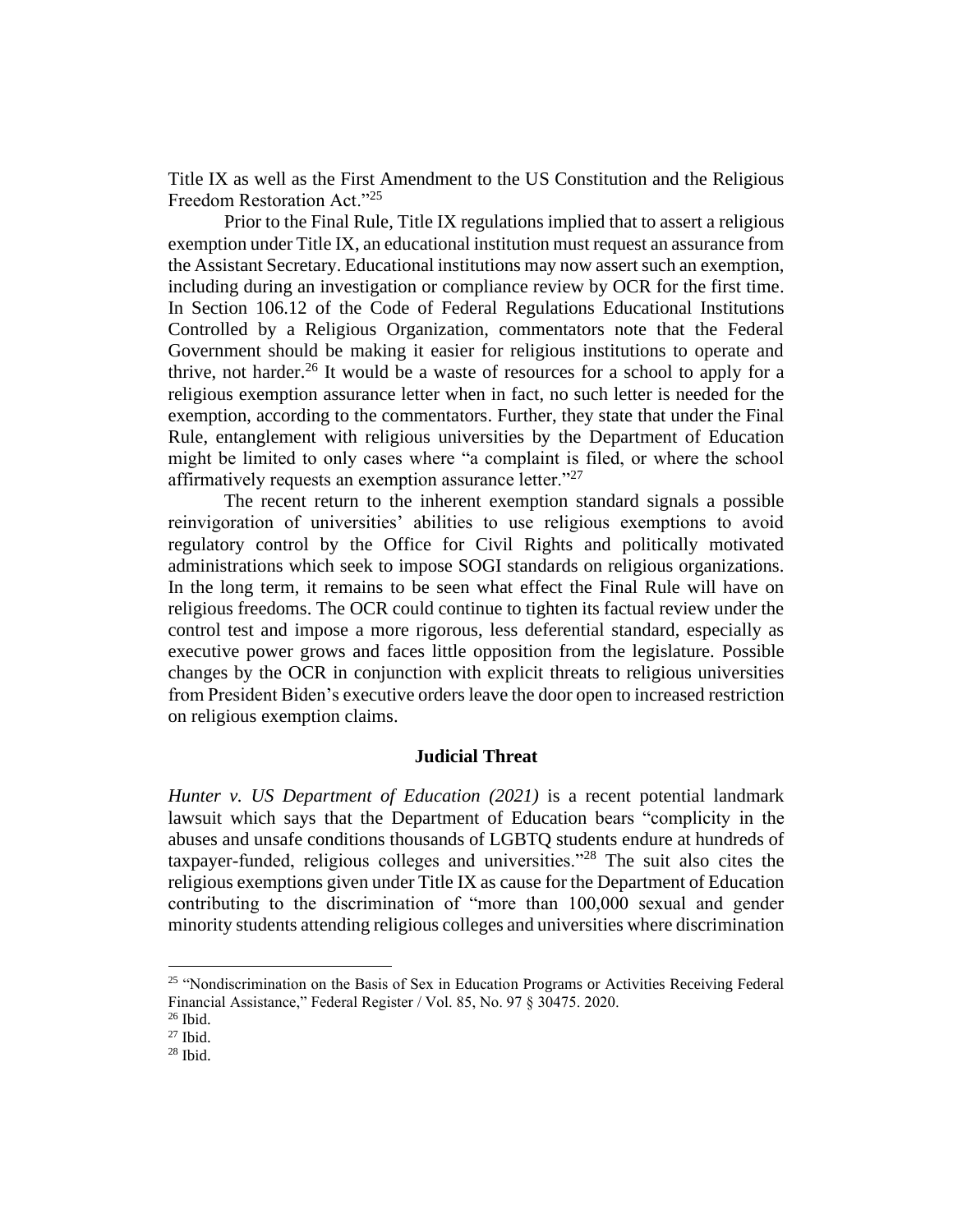on the basis of sexual orientation and gender identity is codified in campus policies and openly practiced." The suit seeks to remove the religious exemptions from Title IX regulations. In March of 2021, students from 25 religiously affiliated universities filed the class-action lawsuit against the Department of Education.<sup>29</sup> The suit claims that these religious universities discriminate against members of the LGBTQ community.<sup>30</sup> Of the 25 universities named in the lawsuit, 18 universities are members of the Council of Christian Colleges and Universities  $(CCCU)$ .<sup>31</sup> The CCCU is one of the leading associations of Christian higher education around the world, with over 150 Christian institutions in the US. Since a significant number of the 25 named religious institutions operate as CCCU members, the CCCU filed a motion to intervene as defendants in the case to be permitted to "assert and defend its members' interests in preserving the important provision of Title IX that Plaintiffs challenge here."32

Along with two member universities, William Jessup University and Corban University, and one non-member university, Phoenix Seminary, the CCCU filed Motions to Intervene.<sup>33</sup> They asserted that they were entitled to intervene under Federal Rule of Civil Procedure  $24(a)(2)$ , or alternatively under Rule  $24(b)(1)(B)$ , because they had a powerful interest in preserving the Title IX exemption in all its applications. Only through intervention can the CCCU ensure that this Court fully understands the vital importance of the religious exemption to religious colleges in an ever-changing world."<sup>34</sup> The Motion to Intervene was granted by the judge of the United States District Court of Oregon.<sup>35</sup> At the time of publication, a judgment has yet to be made. If the plaintiffs in *Hunter v US Department of Education* succeed, the ramifications to religious universities would be significant. The immediate lack of religious exemptions to Title IX would leave schools open to further lawsuits and punitive damages for perceived discrimination based on SOGI. Confronted with further litigation without the religious exemptions, schools would face the choice to either relinquish federal funding or acquiesce to federal demands under SOGI. Unlike *Hunter v US Department of Education*, further litigation would directly target religious organizations like the CCCU rather than the Department of Education, directly challenging their federal funding.

<sup>&</sup>lt;sup>29</sup> *Elizabeth Hunter, et al., Plaintiffs, v. U.S. Department of Education* (Case 6:21-cv-00474-AA) March 29, 2021.

<sup>30</sup> Ibid.

<sup>31</sup> *Elizabeth Hunter, et al., Plaintiffs, v. U.S. Department of Education, et al., Defendants* (In the United States District Court For The District of Oregon Eugene Division) May 12, 2021.

<sup>32</sup> *Elizabeth Hunter, et al., Plaintiffs, v. U.S. Department of Education* (Case 6:21-cv-00474-AA) May 12, 2021. 2.

<sup>33</sup> Ibid.

<sup>34</sup> Ibid. 8.

 $35$  Ibid.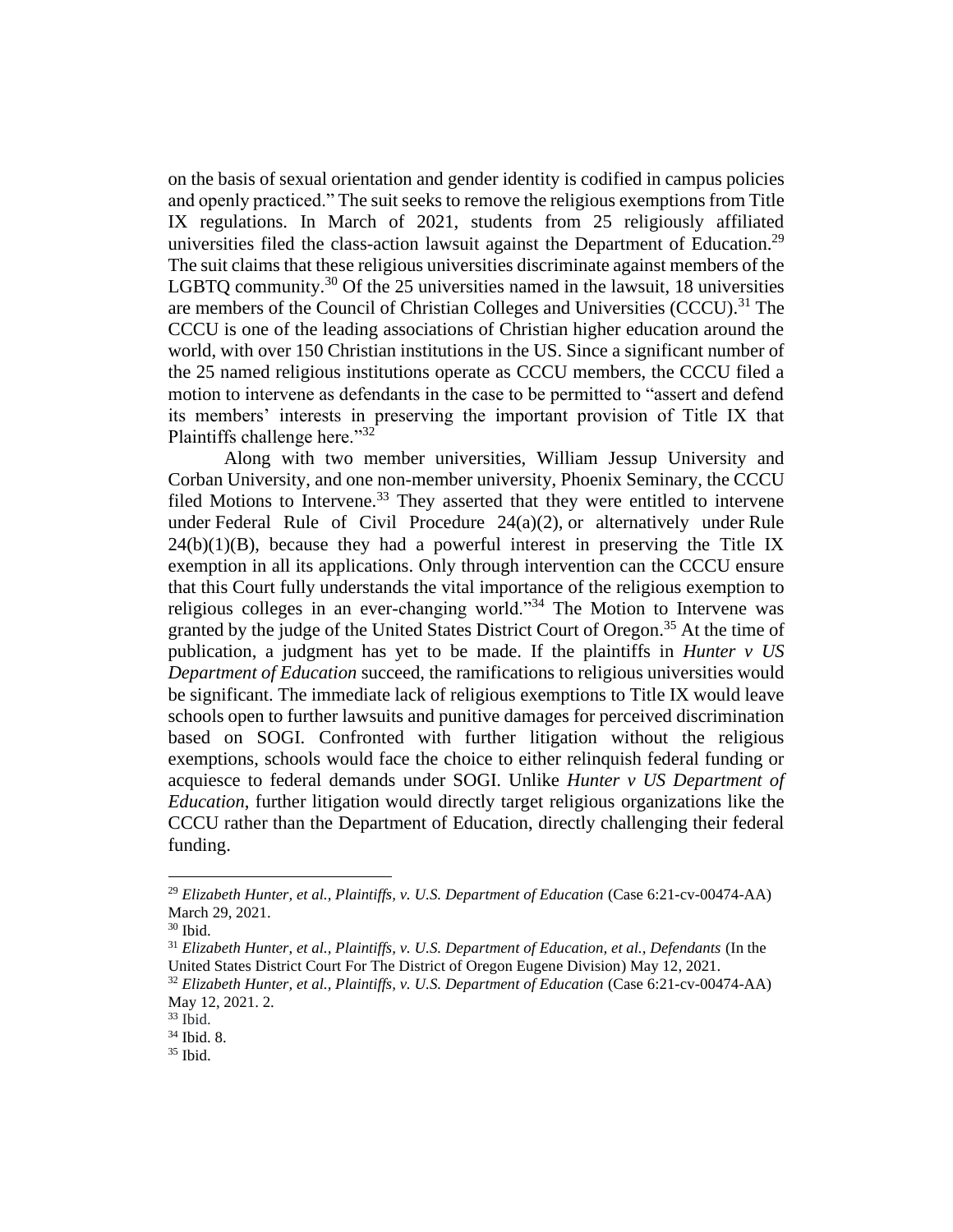# **Funding**

Federal funding makes up a significant portion of private religious universities budgets which is why the risk is so significant to the existence of religious universities. According to Dale Kemp, the former Vice President for Finance and Operations at Wheaton College, "The fear is so large in so many institutions because 40 or 50 or maybe even 60 percent of their budgets are really coming from the federal government."<sup>36</sup> This funding comes in the form of student loans, scholarships, grants, work-study programs, higher education tax credits, aid for military members and families, and aid for international study.

Already Religious universities are forced to compete with state-funded colleges, which receive billions of dollars in funding. According to the US Department of Education, federal financial assistance is given to over 5,000 postsecondary educational institutions.<sup>37</sup> In the fiscal years of 2016 and 2017, Forbes analyzed the 933 private non-profit colleges with enrollment greater than 500 students using data from the National Center for Education Statistics Integrated Postsecondary Education Data System.<sup>38</sup> Forbes used grading standards that evaluated schools on the financial criteria such as endowment assets, core operating margin, tuition as a percentage of core revenue, and other criteria, totaling nine grading standards. The analysis found that a total of 675 or just over 72 percent of private colleges analyzed were "tuition-dependent schools," which means that the schools "squeak by year-after-year" and often lose money or eat into their dwindling endowments.<sup>39</sup>

Forbes' analysis predates the COVID-19 pandemic, which has furthered the economic strain on universities.<sup>40</sup> 118 of 177 schools, or just over 66 percent of schools that received the lowest financial grade of D had religious affiliations.<sup>41</sup> Shirley Hoogstra, the President of the CCCU, in *Evangelicals Magazine: A Pandemic Impact on the Church* wrote an article titled "On Christian College Survival," where she discussed the impact of COVID-19 on Christian universities.<sup>42</sup> According to Hoogstra, COVID-19 added significant financial

<sup>36</sup> Gjelten, Tom. *Christian Colleges that Oppose LGBT Rights Worried About Losing Funding*. NPR. March 27, 2018.

<sup>&</sup>lt;sup>37</sup> "US Department of Education makes available \$36 billion in American rescue plan funds to support students and Institutions." May 11, 2021.

<sup>38</sup> Schifrin, Matt, and Carter Coudriet. "Dawn of the dead: For hundreds of the nation's private colleges, it's merge or perish." Forbes. December 15, 2020.

<sup>39</sup> Ibid.

<sup>40</sup> Schifrin, Matt, and Carter Coudriet. "Dawn of the dead: For hundreds of the nation's private colleges, it's merge or perish." Forbes. December 15, 2020.

<sup>41</sup> Ibid.

<sup>42</sup> Hoogstra, Shirley. "On Christian College Survival." National Association of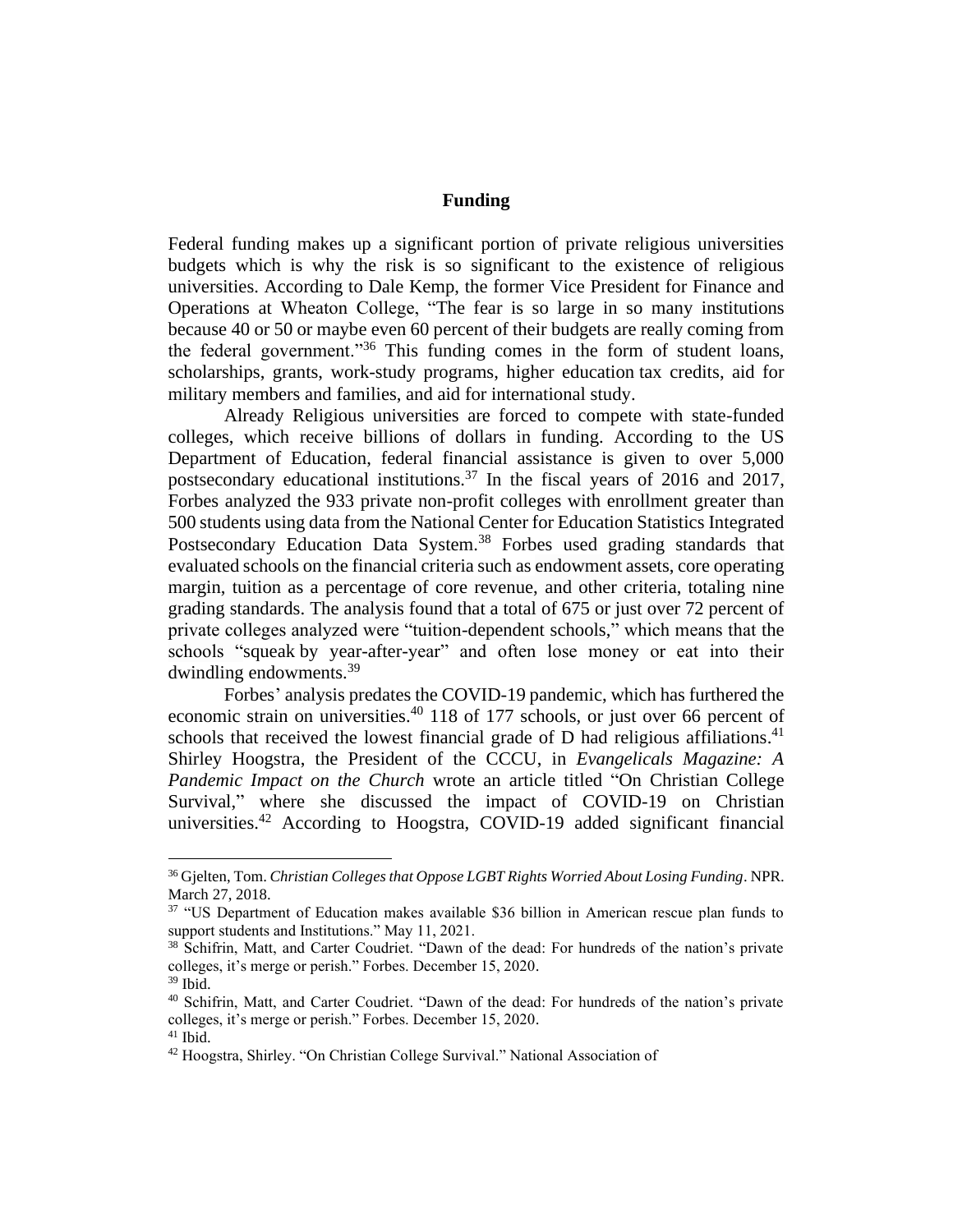challenges to Christian colleges. These new challenges included "unanticipated expenses to both support students and pivot to online learning, financial losses from room and board, less income from donors who face their own economic challenges, and catastrophic losses to endowments."<sup>43</sup> The financial impact of COVID-19 on top of the existing financial struggles of many religious postsecondary institutions means that a complete loss of federal funding would likely shutter a significant amount of religious universities – universities that exist to provide an alternative form of education that is oriented around faith.<sup>44</sup>

#### **Executive Threat**

Since the inauguration of President Biden, the executive branch has begun to take actions that further the threats to religious universities. In January of 2021, during President Joe Biden's first week as president, he signed Executive Order 13988 titled, "Executive Order on Preventing and Combating Discrimination on the Basis of Gender Identity or Sexual Orientation."<sup>45</sup> Executive Order 13988 directs all federal agencies, including the Department of Education, to review existing orders, regulations, guidance, documents, policies, or other agency actions, to ensure that all conform to the reinterpretation of "sex" discrimination under the *Bostock v. Clayton County* decision. In October of 2019, the Supreme Court's ruling in *Bostock v. Clayton County* redefined Title VII of the Civil Rights Amendment, which prohibits employers from discriminating against any individual "because of such individual's race, color, religion, sex, or national origin," to also include discrimination based on an individual's sexual and gender orientation.<sup>46</sup> EO 13988 directs federal agencies to begin enforcing anti-discrimination laws under Title IX of the Education Amendments, the Fair Housing Act, and Section 412 of the Immigration and Nationality Act using Bostock's reinterpretation of "sex" to encompass discrimination based on gender identity or sexual orientation.<sup>47</sup>

In March, the White House put forth Executive Order 14021 entitled "Executive Order on Guaranteeing an Educational Environment Free from Discrimination on the Basis of Sex, Including Sexual Orientation or Gender

Evangelicals. September 30, 2021. Accessed January 10, 2022.

 $43$ Ibid.

<sup>44</sup> Ibid.

<sup>&</sup>lt;sup>45</sup> Federal Register, & amp; Biden, J., (January 20, 2021) Executive Order 13988: Preventing and Combating Discrimination on the Basis of Gender Identity or Sexual Orientation. Federal Register. <sup>46</sup> *Bostock v. Clayton County, Georgia.* June 15, 2020.

<sup>&</sup>lt;sup>47</sup> Federal Register, & amp; Biden, J., (January 20, 2021) Executive Order 13988: Preventing and Combating Discrimination on the Basis of Gender Identity or Sexual Orientation. Federal Register.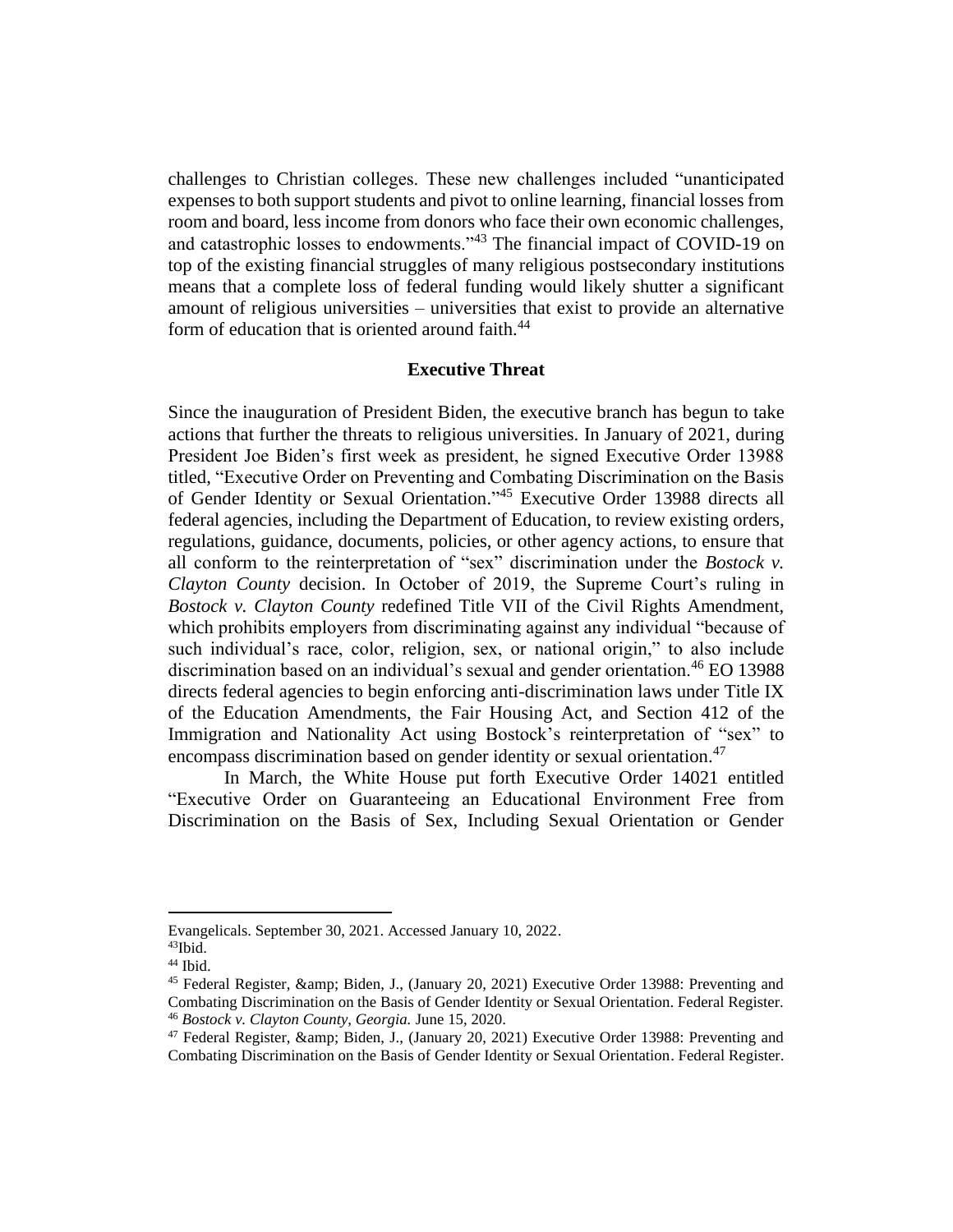Identity."<sup>48</sup> EO 14021 reaffirmed the sentiment of EO 13988.<sup>49</sup> Both executive orders direct the head of agencies to review all agency orders and actions to be in line with SOGI. Executive Order 14021 specifically directed the Secretary of Education to within 100 days consult with the attorney general to review all existing regulations, orders, guidance documents, policies, and any other similar agency actions that are or may be inconsistent with the administration's reinterpretation of sex under Title IX from EO 13988. Findings of the review were to be reported to the Director of the Office of Management and Budget. The executive orders are anticipated to affect how colleges and universities handle campus sexual misconduct, and sex discrimination allegations as the Department of Education reviews its policies. 50

In June of 2021, the Department of Education issued a [Notice of](https://www2.ed.gov/about/offices/list/ocr/docs/202106-titleix-noi.pdf)  [Interpretation](https://www2.ed.gov/about/offices/list/ocr/docs/202106-titleix-noi.pdf) to the Office of the Federal Registrar, stating that it will enforce the new interpretation of discrimination under Title IX.<sup>51</sup> In the notice, the Department of Education stated, "Consistent with the Supreme Court's ruling and analysis in *Bostock v. Clayton County*, the Department interprets Title IX's prohibition on discrimination 'on the basis of sex' to encompass discrimination on the basis of sexual orientation and gender identity."<sup>52</sup> Furthermore, the notice stated that after reviewing the text of Title IX and Federal courts' interpretation of Title IX, the Department of Education concluded that Title IX "prohibits recipients of Federal financial assistance from discriminating based on sexual orientation and gender identity in their education programs and activities."<sup>53</sup> The affirmation of the Department of Education's interpretation of Title IX regulation, now pursuant to President Biden's executive order, opens religious universities to the investigation who are adequately in compliance with current regulation in the view of the Office for Civil Rights.

Some might contend that these directives are merely loosely enforced regulatory changes through executive orders, which can easily be reversed. After all, the replacement of the current administration with a different president could immediately lead to the reversal of the executive orders. The issue is that these executive orders are just the first step towards a complete legal reinterpretation of gender and sexuality that would comprehensively shift legal requirements for religious institutions across America. The administrative bureaucracy is insulated

<sup>&</sup>lt;sup>48</sup> "Executive Order on Guaranteeing an Educational Environment Free from Discrimination on the Basis of Sex, Including Sexual Orientation or Gender Identity." The White House. March 8, 2021. <sup>49</sup> Ibid.

<sup>50</sup> Spagnuolo, Dee, Brian Pedrow, Nikki Hatza, Diana Joskowicz, and Lizzy Wingfield. "Biden Executive Order Expands Title IX Protections: Insights." Ballard Spahr. March 9, 2021.

<sup>&</sup>lt;sup>51</sup> "US Department of Education Confirms Title IX protects students from discrimination based on sexual orientation and gender identity." US Department of Education. June 16, 2021.

<sup>52</sup> Ibid.

<sup>53</sup> Ibid.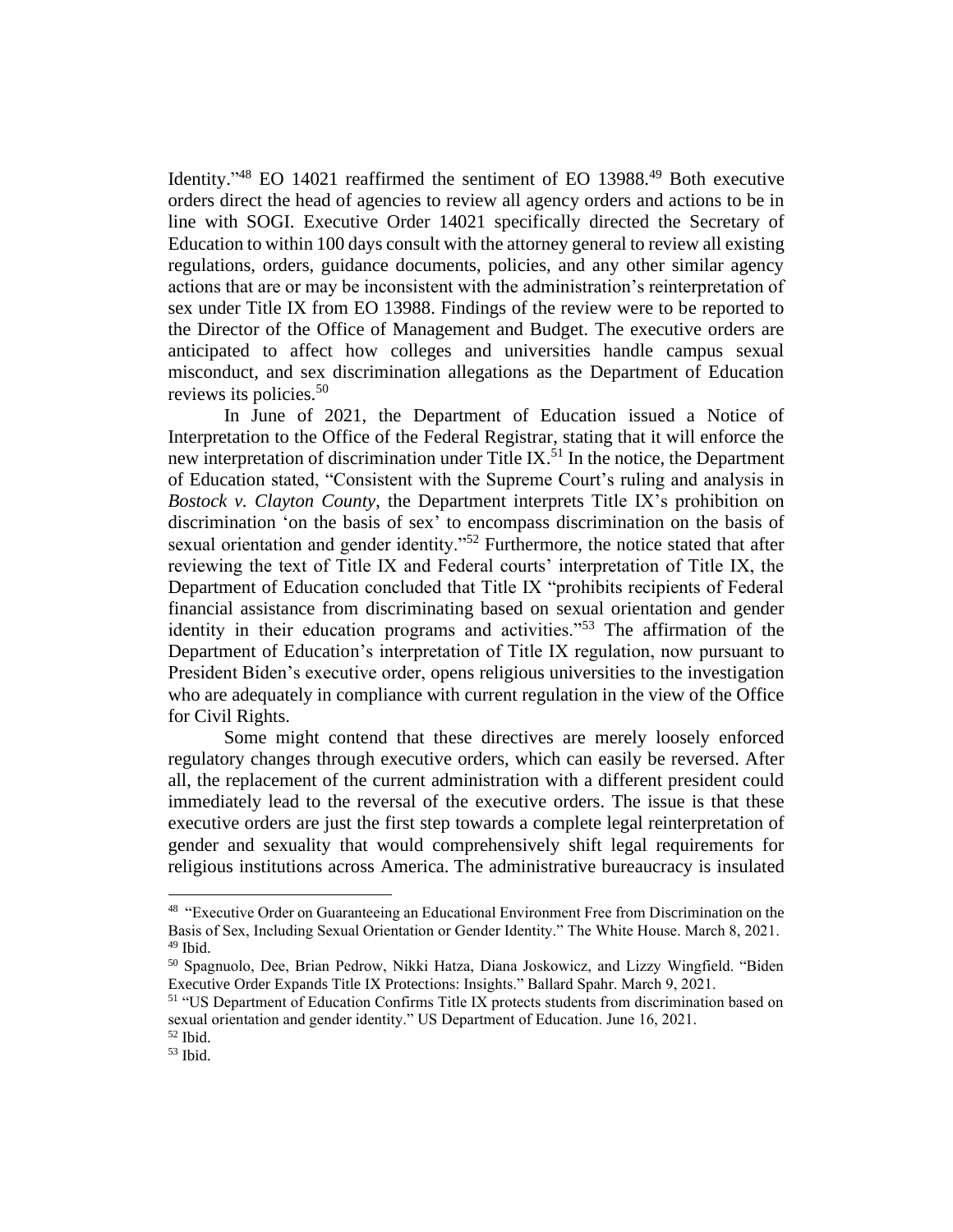from significant legislative oversight. Presidents face challenges in altering the bureaucracy as many positions are not political appointees and can resist political directives through inaction or delayed action. If given broad power to redefine sex under SOGI, politically motivated bureaucrats can use Title IX to have an immediate impact on schools around the country.

In June of 2021, the Department of Education held virtual public hearings to gather information "for the purpose of improving enforcement of Title IX of the Education Amendments of 1972."<sup>54</sup> The hearings sought to gather comments from the public on ways to ensure that schools are providing students with environments free from discrimination in the form of sexual harassment and to address discrimination based on sexual orientation and gender identity. <sup>55</sup> In response to the OCR's request for comment on the two executive orders, the Association of Christian Schools International (ACSI), the world's largest protestant school association, sent a written comment.<sup>56</sup> In the statement, the ASCI responded to the question of addressing discrimination based on sexual orientation and gender identity. The ASCI stated that "Executive Order 13988 itself can reasonably be questioned" as 13988 attempts to apply the ruling in *Bostock v. Clayton County* to other laws when the decision itself is "clearly limited to employment issues specific to Title VII of the Civil Rights Act."<sup>57</sup> The ASCI argued,

The department must acknowledge and provide for the reality that no family that participates in a religious school environment is compelled to be there. Anyone who disagrees with Christian standards – or who becomes alarmed that they are implemented in error – is free to find other options. But those who desire to participate in a Christian (or other faith-based) education environment must have the freedom to do so as well. The department should make clear in all of its regulations that it has no authority to violate the conscience of religious believers who have standards of sexual conduct and belief that promote the flourishing of individuals and the common good; and that the department may not compel or suppress any specific belief or religious practice.<sup>58</sup>

Others have already begun to challenge President Biden's executive orders expanding *Bostock v. Clayton's* interpretation to other laws, including Title IX under the Department of Education and Office for Civil Rights. In August of 2021,

<sup>&</sup>lt;sup>54</sup> Office of Civil Rights. "Announcement of Public Hearing; Title IX of the Education Amendments of 1972." 2021. 1.

<sup>55</sup> Ibid.

<sup>56</sup>Association of Christian Schools International. "Re: Written Comment – Title IX Public Hearing. Written Comment." June 7, 2021.

<sup>57</sup> Ibid. 2.

<sup>58</sup> Ibid. 3.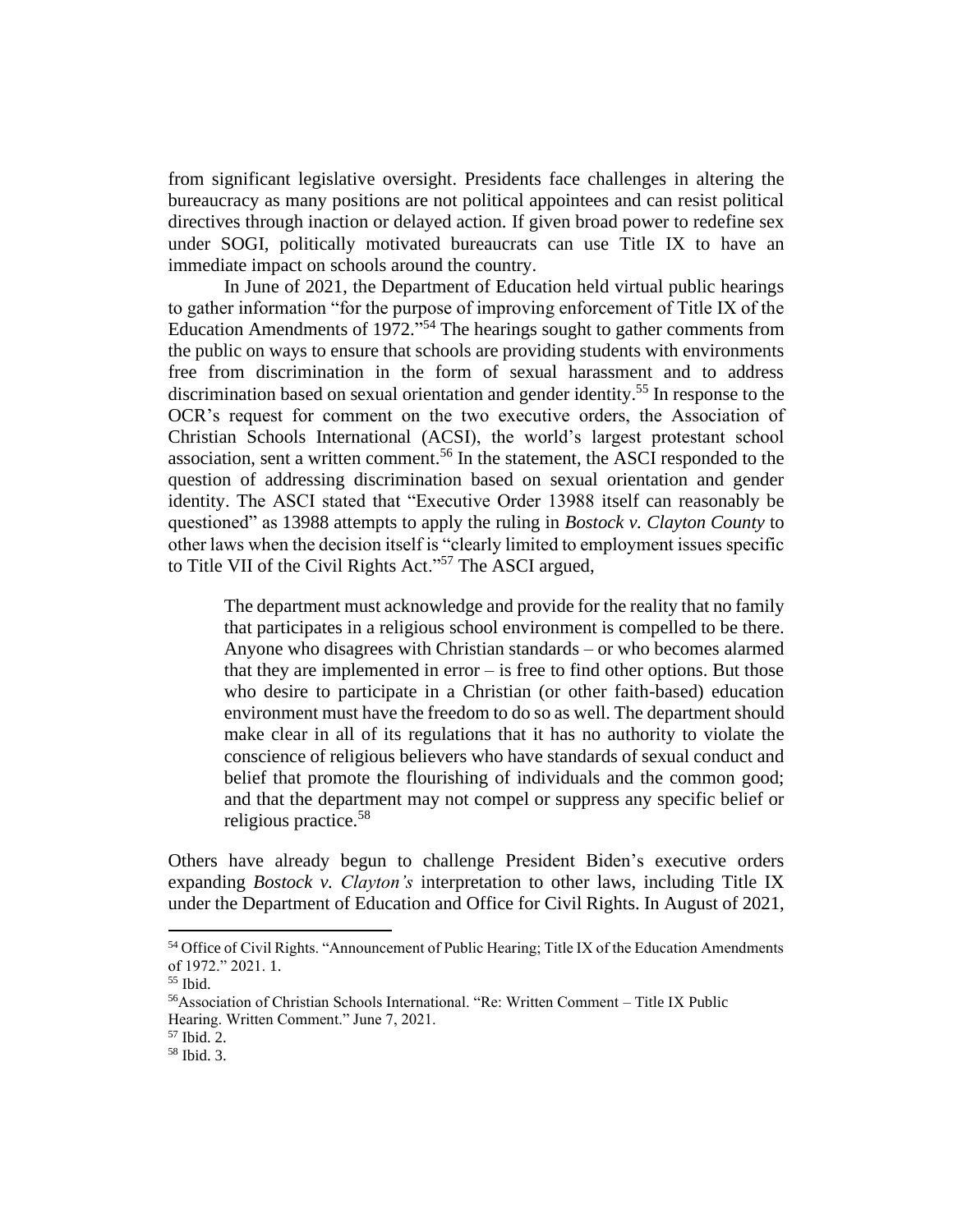a coalition of 20 States led by Herbert H. Slatery, Attorney General of Tennessee, filed a "Complaint for Declaratory and Injunctive Relief" in the US District Court for the Eastern District of Tennessee. The complaint argues that the Department of Education and Equal Employment Opportunity Commission (EEOC) "issued 'interpretations' of federal anti-discrimination law far beyond what the statutory text, regulatory requirements, judicial precedent, and the Constitution permit."<sup>59</sup> Among the reasons listed, the complaint cited the Department of Education's interpretation of prohibition on discrimination "on the basis of sex" in Title IX of the Education Amendments Act of 1972, to encompass discrimination based on sexual orientation or gender identity. The complaint calls the Department of Education's reinterpretation "erroneous interpretation" pointing out that the reinterpretation gives the department the power to launch an investigation if a school prevents a student from joining an athletic team or using the restroom that corresponds to the student's gender identity, or if a student's peers decline to use the student's preferred pronouns. <sup>60</sup> The status of the lawsuit is currently pending.

### **Legislative Threat**

Another major threat to religious universities exists in the legislation of the Equality Act, which has been a significant legislative agenda item for the Democratic party in Congress to pass since its introduction in March of  $2019$ .<sup>61</sup> Unlike a mere shift in regulatory action under Biden's executive orders, the Equality Act codifies into law what Biden's executive orders only do through regulation. The Act "prohibits discrimination based on sex, sexual orientation, and gender identity in areas including public accommodations and facilities, education, federal funding, employment, housing, credit, and the jury system. Specifically, the bill defines and includes sex, sexual orientation, and gender identity among the prohibited categories of discrimination or segregation."<sup>62</sup> If passed into law, the Act would change the wording of the Public Accommodations section of the Civil Rights Act of 1964 to include full protections against discrimination on the grounds of race, color, religion, or sex (including sexual orientation and gender identity) or national origin. Public accommodation would be expanded to include establishments that provide a good, service, or program. No area would be safe from the Equality Act, with affected areas including restrooms, adoption and foster care, women's shelters and prisons, schools, and healthcare treatment. Regarding education, schools could

<sup>59</sup> *The State of Tennessee et al. v. United States Department of Education* (Case No. 3:21-cv-00308) August 30, 2021.

 $60$  Ibid.

 $^{61}$  Congress.gov. "H.R.5 – 116<sup>th</sup> Congress (2019-2020): Equality Act." May 20, 2019.

 $62$  Ibid.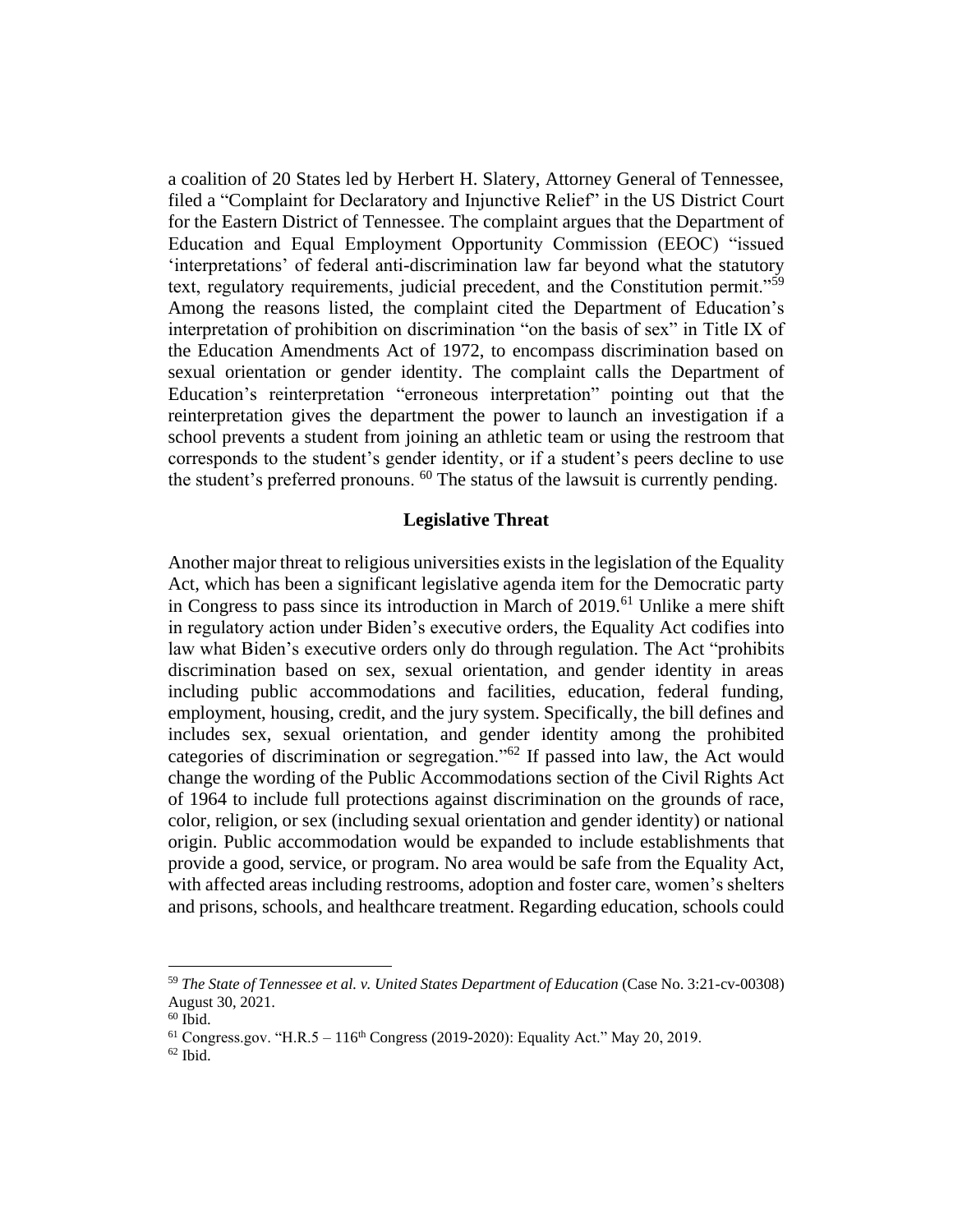be forced to institute mandated pro-LGBTQ curriculum.<sup>63</sup> Female sports would be forced to integrate students by gender identity regardless of biological sex, and restrooms based on biological gender could be eliminated, as well as dormitories and student apartments organized by gender. In basic terms, the Equality Act is comprehensive legislation that codifies discrimination based on sexual orientation or gender identity.

The Center for American Progress (CAP), a left-leaning public policy research and advocacy organization, posited that the Equality Act not only would protect religious liberty but advance it.<sup>64</sup> They argue that people of faith would receive new protections from discrimination and would retain all the same exemptions that already exist under civil rights laws, including Title VII and the Federal Housing Act (FHA). Yet, the CAP states that that organization would still be allowed to favor people of the same religion, "so long as they do not discriminate based on other protected characteristics." Notably, the characteristics of SOGI that the CAP is referring to are the very characteristics that violate the religious convictions of faith-based education organizations and universities.<sup>65</sup>

Not only does the Equality Act violate religious freedoms, but it also partially repeals the Religious Freedom Restoration Act (RFRA), one of the most robust legislative bills to pass, which increased protections for religious liberty.<sup>66</sup> The RFRA was sponsored by notable Democratic Senator then Representative, Chuck Schumer, adopted by overwhelming bipartisan majorities. It was signed by President Bill Clinton in 1993.<sup>67</sup>

In a statement on the Equality Act, the CCCU said, "As currently drafted, the bill fails to provide essential religious liberty protections that would allow a diverse group of social service and civic institutions to continue to thrive."<sup>68</sup> The Association of Christian Schools International (ASCI) and the American Association of Christian Schools (AACS), two leading advocacy organizations for Christian education, released a joint statement that put the situation even more bluntly. "Even at first blush, the Equality Act is so extreme that, unlike almost all state and local sexual orientation and gender identity (SOGI) requirements, it

 $63$  Pribyl-Huguelet, Hunter. "Equality Act: The Equality Act Is a Poster Child for the Claim That Congressional Bills Have Titles That Are Completely Opposite of the Content. It Is Anti-Religion, Anti-Woman, and Anti-Child." New American (08856540) 37 (8): 25–29. 2021.

<sup>64</sup> Medina, Caroline, Thee Santos, and Sharita Gruberg. "What You Need to Know about the Equality Act." Center for American Progress. March 15, 2021.

<sup>65</sup> Ibid.

<sup>66</sup> "The Equality Act HR 5." American Association of Christian Schools. August 20, 2019.  $67$  Ibid.

<sup>68</sup> CCCU. "CCCU Statement on Fairness for All and the Equality Act." Council for Christian Colleges & Universities. February 26, 2021.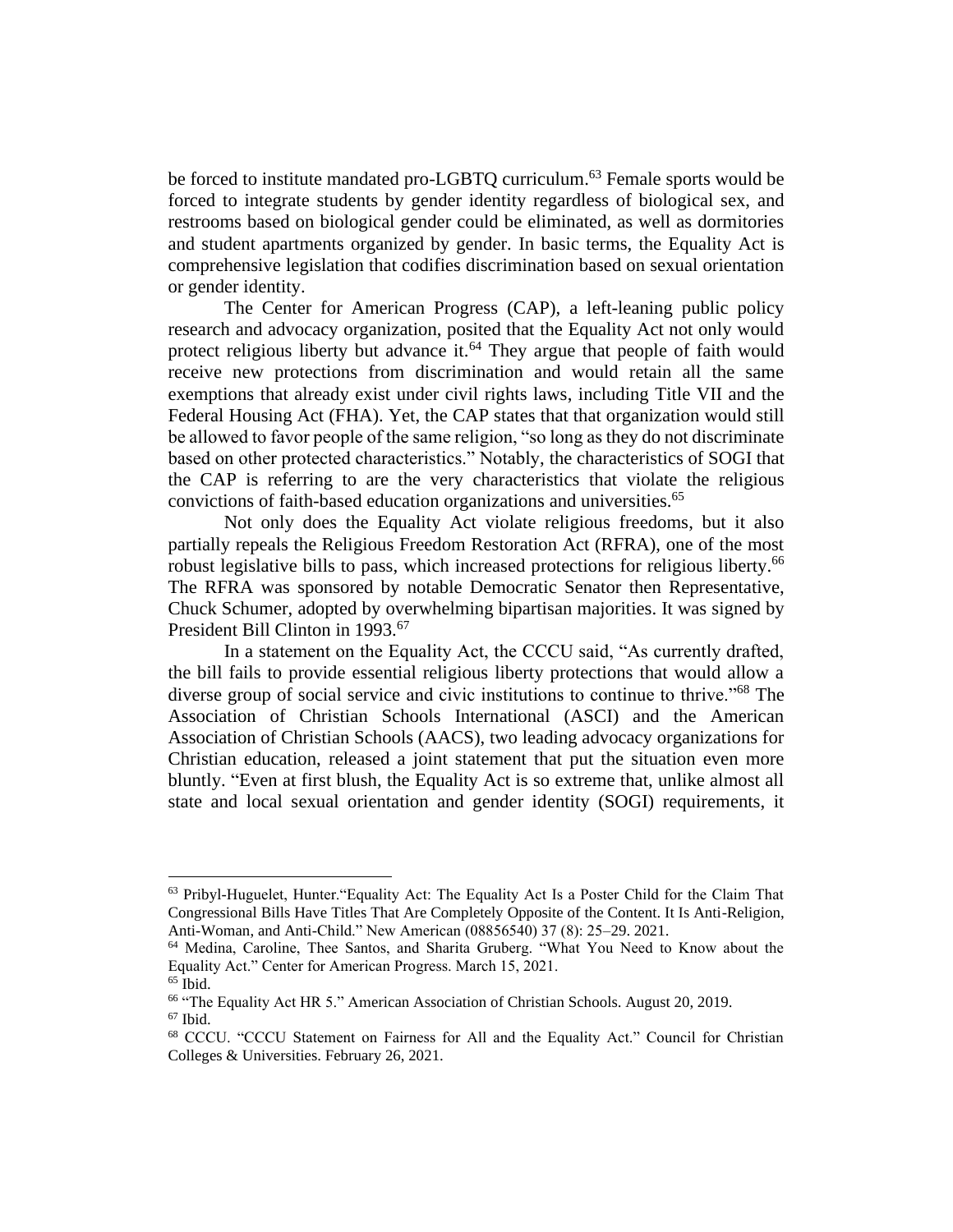allows no exemptions for religious non-profits."<sup>69</sup> Further, "It does not stop there: it explicitly bans any appeal to the Religious Freedom Restoration Act (RFRA), which merely gives a religious entity its day in court when faith and government policy conflict. It is the very opposite of a good faith attempt to allow diversity of opinion and respect for those who disagree."<sup>70</sup>

Affecting so many areas outside of just education, the Equality Act is an extreme piece of legislation that, if passed, would codify the abridgment of religious liberties that is already being attempted by executive regulations and judicial litigation. The Act passed the House of Representatives in February of 2021 but has failed to garner enough support in the Senate for passage. However, the Equality Act has received significant support from Democratic legislators in both the House and the Senate as well as from President Joe Biden. While the current version of the Equality Act has yet to pass in the Senate, the significant support from Democrats signals that the battle to pass the Equality Act (or similar bills to come) is not yet over.

#### **Policy Goal**

The policy goal is to protect the freedom of universities to operate according to their religious beliefs. While the status quo has worked for religious universities for decades and for some even centuries, religious protections are under attack as many seek to remove all exemptions for religious freedom. The combined efforts on the executive and regulatory levels and from the legislative and judicial branches continue to move towards infringing upon religious freedom in postsecondary education. The policy goal then is not to just defend the current status quo, which is quickly moving toward restricting religious freedom, but to strengthen protections for religious institutions. The policy goals as established in this analysis focus on a two-front approach to religious freedom in postsecondary education. The first is to protect the status quo of religious freedom protections that exist in current law and regulation. The second front is to introduce politically feasible policies which will strengthen religious freedom.

The Fairness for All Act (FFA) is proposed legislation that would amend the Civil Rights Act of 1964 to codify gender identity and sexual orientation as a federally protected class under federal law in line with the judicial ruling of *Bostock v. Clayton County*. <sup>71</sup> The Act would protect the status quo of religious exemptions

<sup>69</sup> "American Association of Christian Schools and Association of Christian Schools International Joint Statement." American Association of Christian Schools and Association of Christian Schools International. February 24, 2021.

 $70$  Ibid.

<sup>71</sup> Stewart, Chris, and Gene Schaerr. "Why Conservative Religious Organizations and Believers Should Support the Fairness for All Act" Notre Dame Journal of Legislation. 2019. 140.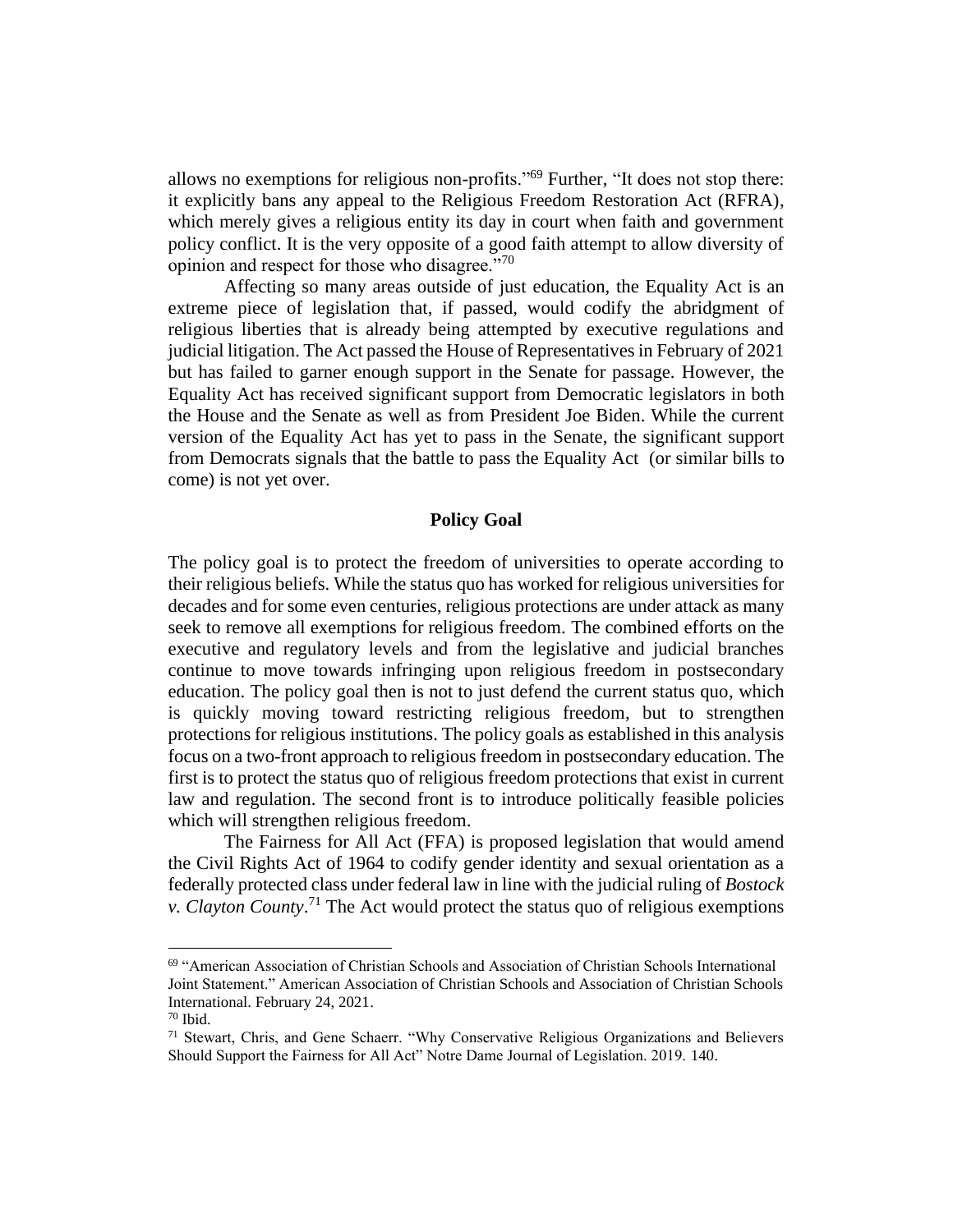while also introducing a politically feasible way to simultaneously strengthen religious freedom and protections for LGBTQ individuals. The difference between the previously discussed Equality Act and the Fairness for All Act is that the FFA adopts the "live-and-let-live" principle – emphasizing that it is wrong to initiate force, fraud or coercion – of Justice Kennedy of the Supreme Court, thereby expressly protecting important religious interests.<sup>72</sup> The goal of the FFA is to reconcile the interests of LGBTQ individuals with religious liberties which have historically been in conflict. <sup>73</sup> In *Why Conservative Religious Organizations and Believers Should Support the Fairness for All Act*, Representative Chris Stewart, and Gene Schaerr argue that the FFA is a product of years of negotiation between conservative religious groups and LGBTQ rights groups and represents a goodfaith compromise rather than a "winner-take-all" approach. The FFA was originally introduced by Representative Chris Stewart in December of 2019 with the aim to "protect everyone's dignity in public spaces." It harmonizes religious freedom and LGBTQ rights by amending the Civil Rights Act, protecting religious freedom in the workplace, protecting the rights of LGBTQ individuals, and preserving First Amendment rights.<sup>74</sup>

The FFA claims to be the largest expansion of religious freedom and LGBTQ civil rights under federal law in a generation.<sup>75</sup> The Act failed to pass the House of Representatives, where it was first introduced in 2019 and died in committee. <sup>76</sup> The bill was then reintroduced in February of 2021 and was referred to the Subcommittee on the Constitution, Civil Rights, and Civil Liberties, where the bill currently sits. The FFA recognizes three inescapable realities. First, religious organizations are inherently oriented toward faith and reconciliation, not participating in cultural or political conflict.<sup>77</sup> Second, the status quo cannot hold because "religious freedom-only" arguments that deny LGBTQ rights are losing.<sup>78</sup> Thirdly, the conflict over religious freedom and LGBTQ rights is damaging support for religious people.<sup>79</sup> Representative Stewart argues that legislative efforts to pass broad religious freedom-only bills are dead while, at the same time, indefinite efforts against LGBTQ rights bills will likely fail whether conservative and

 $72$  Stewart, Chris, and Gene Schaerr. "Why Conservative Religious Organizations and Believers Should Support the Fairness for All Act" Notre Dame Journal of Legislation. 2019. 138.  $73$  Ibid.

<sup>74</sup> Stewart, Chris. "Stewart Protects Religious Freedom and LGBT Individuals." US Congressman Chris Stewart. December 6, 2019.

 $75$ Ibid.

<sup>76</sup> Congress.gov. "H.R.5331 - 116th congress (2019-2020): Fairness for All Act" December 6, 2019. <sup>77</sup> Stewart, Chris, and Gene Schaerr. "Why Conservative Religious Organizations and Believers Should Support the Fairness for All Act" Notre Dame Journal of Legislation. 2019. 141.

<sup>78</sup> Ibid.

<sup>79</sup> Ibid. 147.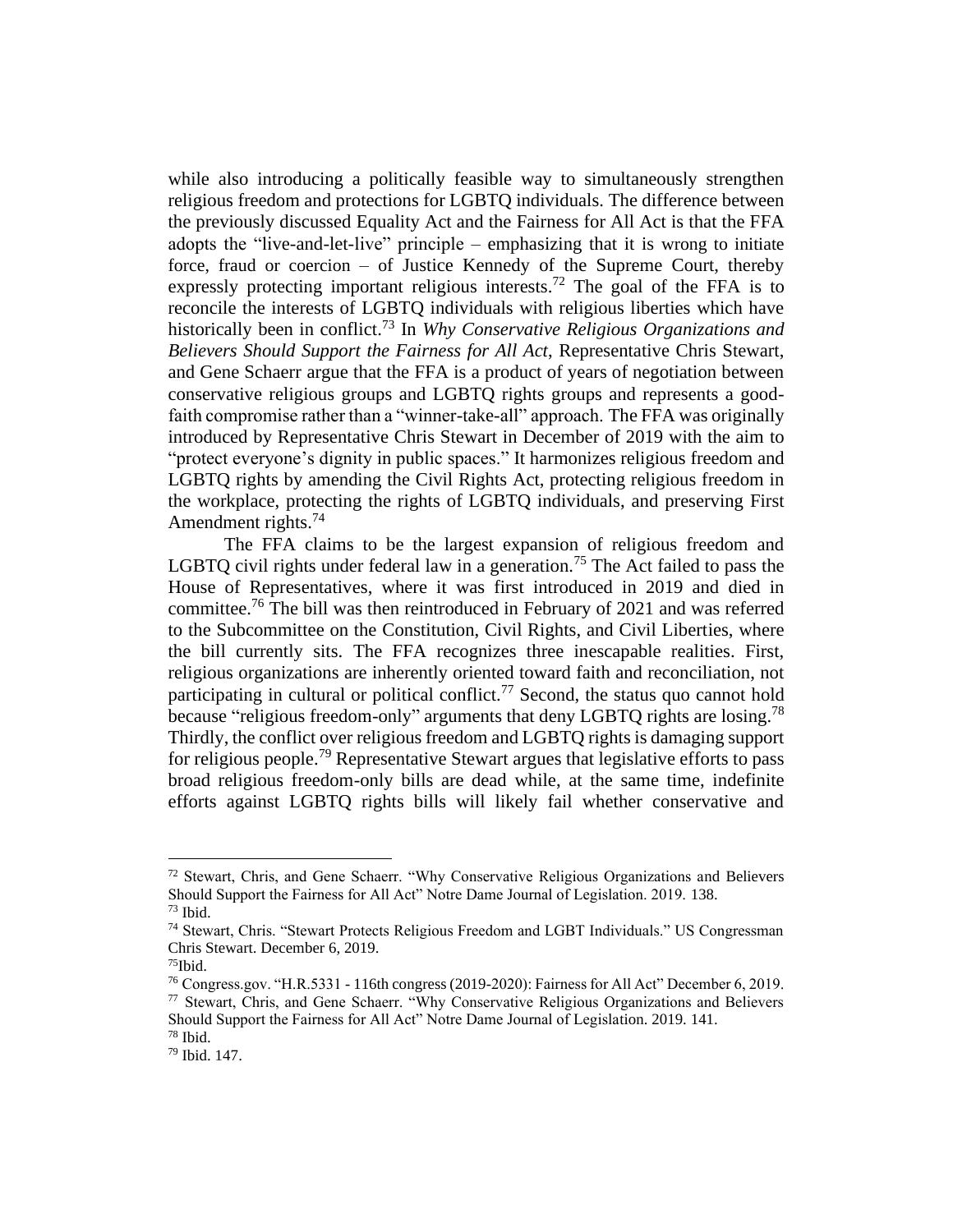religious groups accept it or not. $80$  The willingness of the conservative religious community to embrace religious pluralism as a viable solution to disagreements over gender and sexuality is an existential issue. The "privileged and accommodated existence" of the conservative religious community is under serious threat.

The federal FFA bill is inspired by a Utah state law that was created through years of conversation between Utah's conservative Latter-Day Saints community and local LGBTQ communities to form the "Fairness for All" law in the Utah state legislature.<sup>81</sup> The result of the legislation was the addition of SOGI to the Utah Antidiscrimination Act and to Utah's Fair Housing Act. The Act also increased religious protections for institutions in housing decisions as well as commercial decisions such as preventing lawsuits against a religious official or organization to force them to defy their religious beliefs in providing goods, services, accommodations, advantages, or facilities.<sup>82</sup> Though some in the religious community feared that the new law would be used to infringe upon religious freedom, Stewart states that in the five years that the law had existed, no religious organization has been sued under its terms.<sup>83</sup> Stewart also notes that for a state as conservative as Utah, there have also been few SOGI lawsuits against commercial businesses, pointing to further success of the legislation.<sup>84</sup> The FFA takes the principles of the legislation passed in Utah and applies them on a federal level. By utilizing compromise between two diametrically opposed groups, the FFA creates new protections for both groups that strengthen the religious plurality of America while recognizing the inherent worth of everyone. The key features of the FFA reconcile the competing interests of both groups. The FFA preserves the Religious Freedom Restoration Act (RFRA) of 1993.<sup>85</sup>

The RFRA Prohibits any agency, department, or official of the United States or any State (the government) from substantially burdening a person's exercise of religion even if the burden results from a rule of general applicability, except that the government may burden a person's exercise of religion only if it demonstrates that application of the burden to the person: (1) furthers a compelling governmental interest; and (2) is the least restrictive means of furthering that compelling governmental interest.<sup>86</sup>

<sup>80</sup> Stewart, Chris, and Gene Schaerr. "Why Conservative Religious Organizations and Believers Should Support the Fairness for All Act" Notre Dame Journal of Legislation. 2019. 143.

<sup>81</sup> Ibid. 150.

<sup>82</sup> Ibid. 155.

<sup>83</sup> Ibid. 156.

<sup>84</sup> Ibid. 156.

<sup>85</sup> Ibid. 157.

 $86$  Schumer, C. (1993). H.R. 1308 - 103rd congress (1993-1994): Religious freedom ... Congress.gov.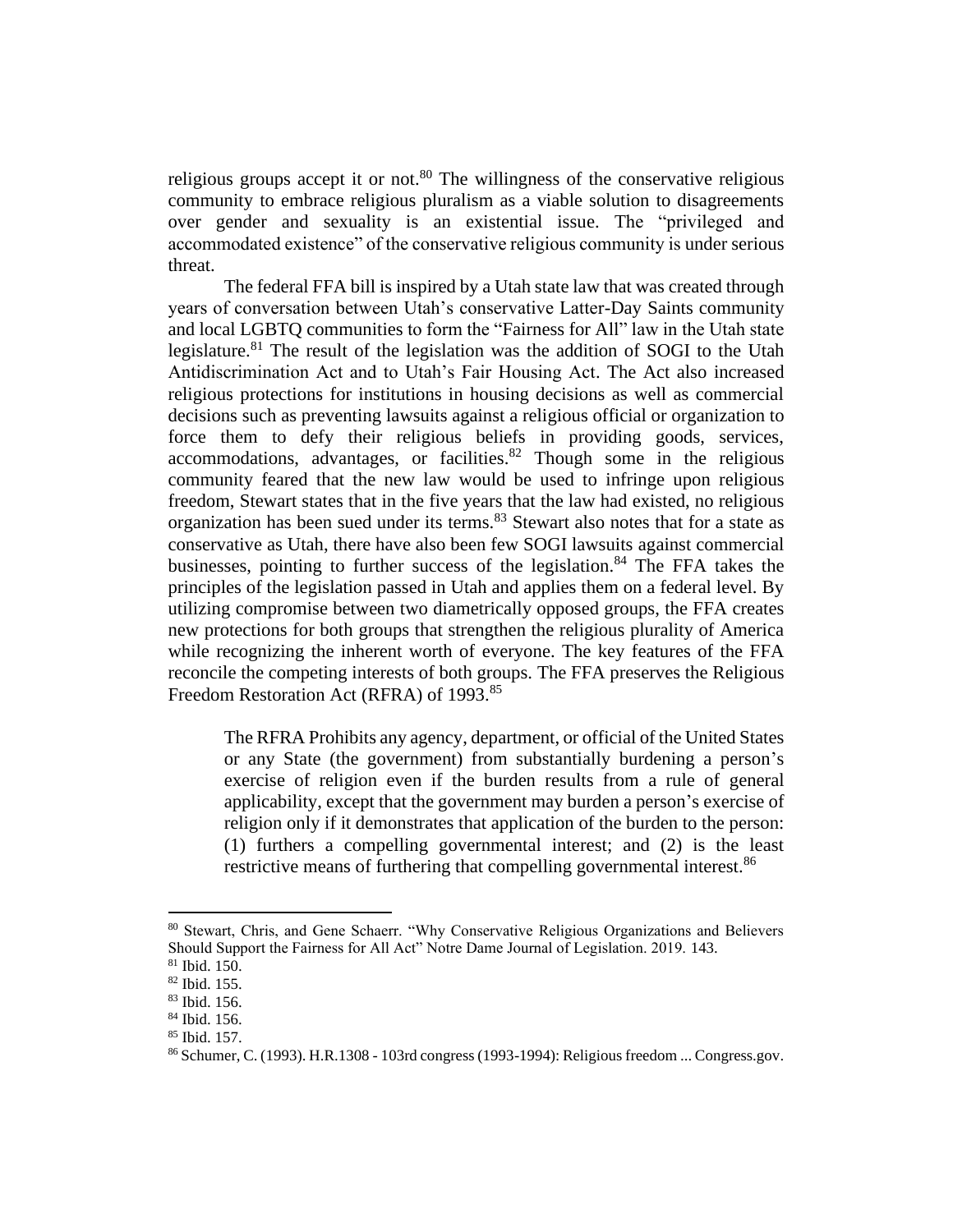As Stewart states, "Short of an express exemption, the RFRA contains the most powerful standard for protecting religious liberty in the US legal canon.<sup>87</sup>

The FFA protects the tax-exempt status of religious organizations. In addition to federal funding, religious universities are also at risk of losing taxexempt status. The FFA removes the financial threat from being used as a weapon against religious dissenters for whatever political or social disagreement may exist over sexuality.<sup>88</sup> In granting more rights to LGBTQ members, the FFA defines "sex" under the standards of SOGI, adopting a straightforward definition of "sexual orientation" as "homosexuality, heterosexuality, or bisexuality" as well as a standard definition of gender identity.<sup>89</sup> Another protection the Act grants to the LGBTQ community is the addition of SOGI to the other classes already protected under Title VII of the Civil Rights Act. In addition to these increased protections for religious groups and LGBTQ individuals, the FFA introduces new protections and regulations around housing, public accommodations, and non-retaliation. Lastly and most importantly, the FFA provides religious exemptions from SOGI in areas of public accommodations, federal financial assistance, employment, housing, accreditation, and more.

### **Policy Alternatives**

Religious universities must recognize the potential for pro-religious freedom policy to not only fail but for the current protections to be removed. Thus, religious postsecondary institutions must both be aware of this possibility and prepare some type of alternative if protections are removed. Some postsecondary religious universities have found a solution without Title IX religious exemptions. According to a Freedom of Information Request, schools that do not accept federal funding include Hillsdale College in Michigan, Grove City College in Pennsylvania; Christendom College in Virginia; Pensacola Christian College in Florida; Patrick Henry College in Virginia; Wyoming Catholic College, Gutenberg College in Oregon, and Yeshiva Toras Chaim Talmudic Seminary of Denver.<sup>90</sup> Universities like Hillsdale College, Grove City College, and Christendom College can serve as funding structure models for universities. The question is how universities operate independently of government funding.

A deeper look into these universities reveals the unique way in which they can operate free of federal funding. Hillsdale College decided back in 1985 to

<sup>87</sup>Stewart, Chris, and Gene Schaerr. "Why Conservative Religious Organizations and Believers Should Support the Fairness for All Act" Notre Dame Journal of Legislation. 2019. 157. <sup>88</sup> Ibid. 157.

<sup>89</sup> Ibid. 160.

<sup>90</sup> Caputo, Ibby. and Jon Marcus "Some religious colleges forgo federal funding, staying free of Civil Rights Rules." The Hechinger Report. April 8, 2021.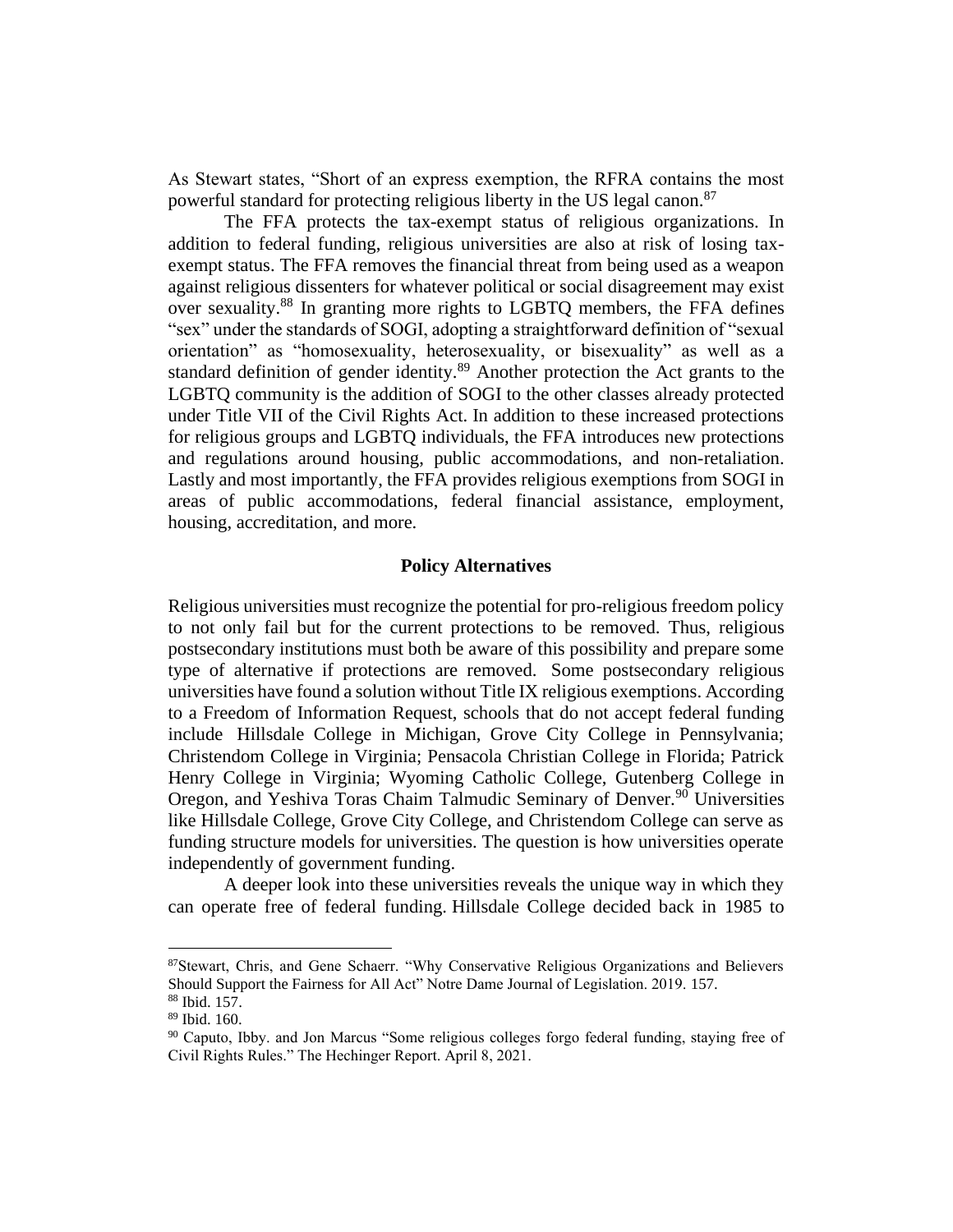forego federal funding to avoid the regulatory strings that come with federal dollars. They believed that it was more important to follow their principles than to accept federal funding.<sup>91</sup> According to Hillsdale, the financial packages the university is able to provide to students are made possible through the gifts of hundreds of thousands of generous donors nationwide.<sup>92</sup> On the importance of independence from the federal government, Hillsdale College states, "By refusing even one penny of federal or state aid for grants, awards, loans, or scholarships, we free ourselves from educational regulation and programs imposed by the government."<sup>93</sup> Therefore, "Hillsdale College must replace millions of dollars every year in student financial assistance and must raise monies for all college activities and programs from the private sector."<sup>94</sup> This distinction allows Hillsdale to market to donors in a unique way, where support for the university is tied less into direct associations with the school, such as being an alumnus. Instead, many donors to the university see their support as furthering the mission of private independent education. The university's independence from federal dollars is not just a policy stance but integral to the university's mission. The policy of not accepting federal dollars to operate independently of government is a key component of these universities' identity and a common theme in each.

Christendom College uses its stance against federal funding as a tool for support. On the university's support page, they proudly acknowledge that they have rejected federal funding from their founding, noting that "Today, we remain among the fewer than 1% of Catholic universities in the United States that reject all federal government aid." <sup>95</sup> Furthermore, Christendom's rejection of aid is closely tied to its position as a Catholic institution. They state, "By rejecting federal funding, Christendom is free to have faculty take an oath of fidelity to the Magisterium, uphold moral student life policies, forgive loans for alumni-religious who take vows of poverty, and implement more policies ensuring dedication to our Catholic mission."<sup>96</sup>

Patrick Henry College also rejects funding as part of a Christian worldview. The College states, "In order to safeguard our distinctly Christian worldview, we do not accept or participate in government funding. We believe such financial independence is a critical component of a Patrick Henry College education."<sup>97</sup>

Transitioning to the funding models of these institutions is not an easy task. Christendom College, for example, is one of only two accredited Catholic higher

<sup>&</sup>lt;sup>91</sup> Perry, Mark J. "The Hillsdale Solution for Harvard: Give up federal money and run admissions the way you want." American Enterprise Institute. October 17, 2018,

<sup>&</sup>lt;sup>92</sup> "Donors and Friends." Hillsdale College. Accessed January 10, 2022.

<sup>93</sup> Ibid.

<sup>94</sup> Ibid.

<sup>95 &</sup>quot;The Freedom Fund." Christendom College. 2020.

<sup>96</sup> Ibid.

<sup>97</sup> Patrick Henry College. "Financial Aid." Patrick Henry College. Accessed January 10, 2022.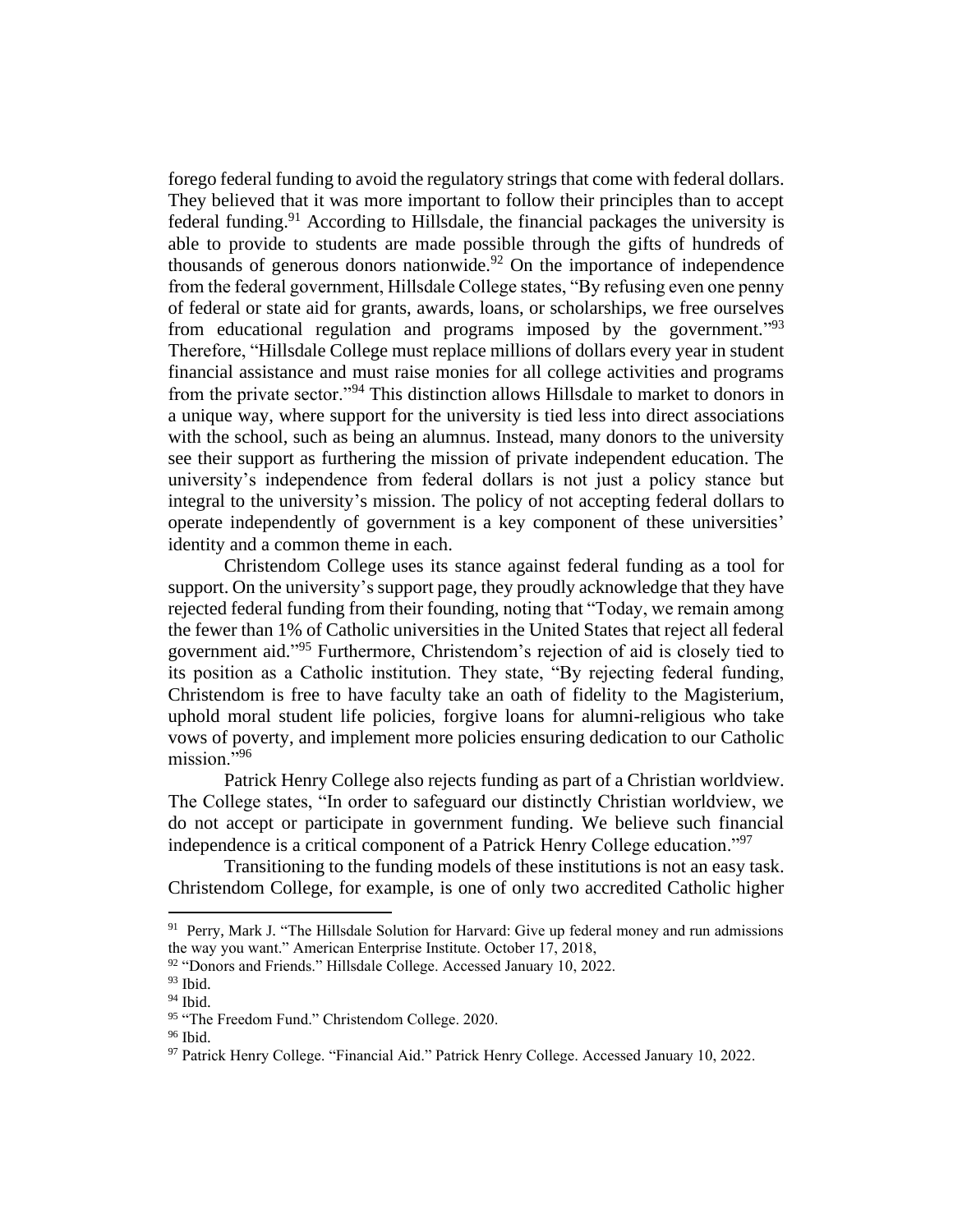education institutions that are not dependent on federal student aid and are free to teach without government interference. Even depending on accreditation standards, there are no more than 20 institutions nationwide that refuse government funding. The mere existence of these institutions demonstrates viability in the funding model. The transition to private funding would be immensely difficult. On average, federal funding covers about 25 percent of the average college budget.<sup>98</sup> Little public data exists on the portion of religious universities' budgets made up by federal funding, though, as previously noted, the number may consistently be between 40 to 60 percent.<sup>99</sup> Suppose even half the budget of religious universities currently comes from the federal government. In that case, a complete shutoff to that funding could be a fatal blow forcing most religious universities to shut down.<sup>100</sup> However, the existence of institutions that do not take federal funding demonstrates viability in the model.

Raising the price of tuition is an unlikely solution. According to a 2017 Lumina Foundation report, low-income students cannot afford 95 percent of colleges. Worse still, "Private and non-profit institutions, which includes most Christian higher education institutions, miss the affordability threshold by an average of \$16,000 annually," according to the National Association of Student Financial Aid Administrators.<sup>101</sup> This sentiment is further echoed by William L. Anderson, a professor of economics at Frostburg State University in Maryland, in *The Coming Crises for Christian Colleges,* stating, "Given that many Christian colleges almost are as costly as their secular counterparts (a year of undergraduate studies at [Wheaton costs about \\$50,000\)](https://www.wheaton.edu/admissions-and-aid/cost-and-aid/cost/), removal of federal funding, tax-exempt status, and accreditation would effectively shutter them."<sup>102</sup> With costs rising, it is getting more difficult for most students to afford private religious universities. The best option for religious universities is to recognize in advance the potential of an incoming decision between abiding by revised Title IX regulations that violate the institution's religious beliefs or rejecting federal funding and risking shutting down the institution.

While this decision may soon come for many schools, an alternative policy decision that should be made immediately is to begin exploring possible ways to implement a private funding model. The biggest step towards accomplishing this goal is to bolster a supporter-based model built around the identity of the university.

<sup>98&</sup>quot;The Freedom Fund." Christendom College. 2020.

<sup>99</sup> Schifrin, Matt, and Carter Coudriet. "Dawn of the dead: For hundreds of the nation's private colleges, it's merge or perish*."* Forbes. December 15, 2020.

<sup>100</sup> Gjelten, Tom. *Christian Colleges that Oppose LGBT Rights Worried About Losing Funding*. NPR. March 27, 2018.

<sup>&</sup>lt;sup>101</sup> Bidwell, Allie. "Report: Low-Income Students Cannot Afford 95 Percent of Colleges." NASFAA. 2017.

<sup>102</sup> Anderson, William. L. "The Coming Crises for Christian Colleges." The James G. Martin Center for Academic Renewal. December 13, 2020,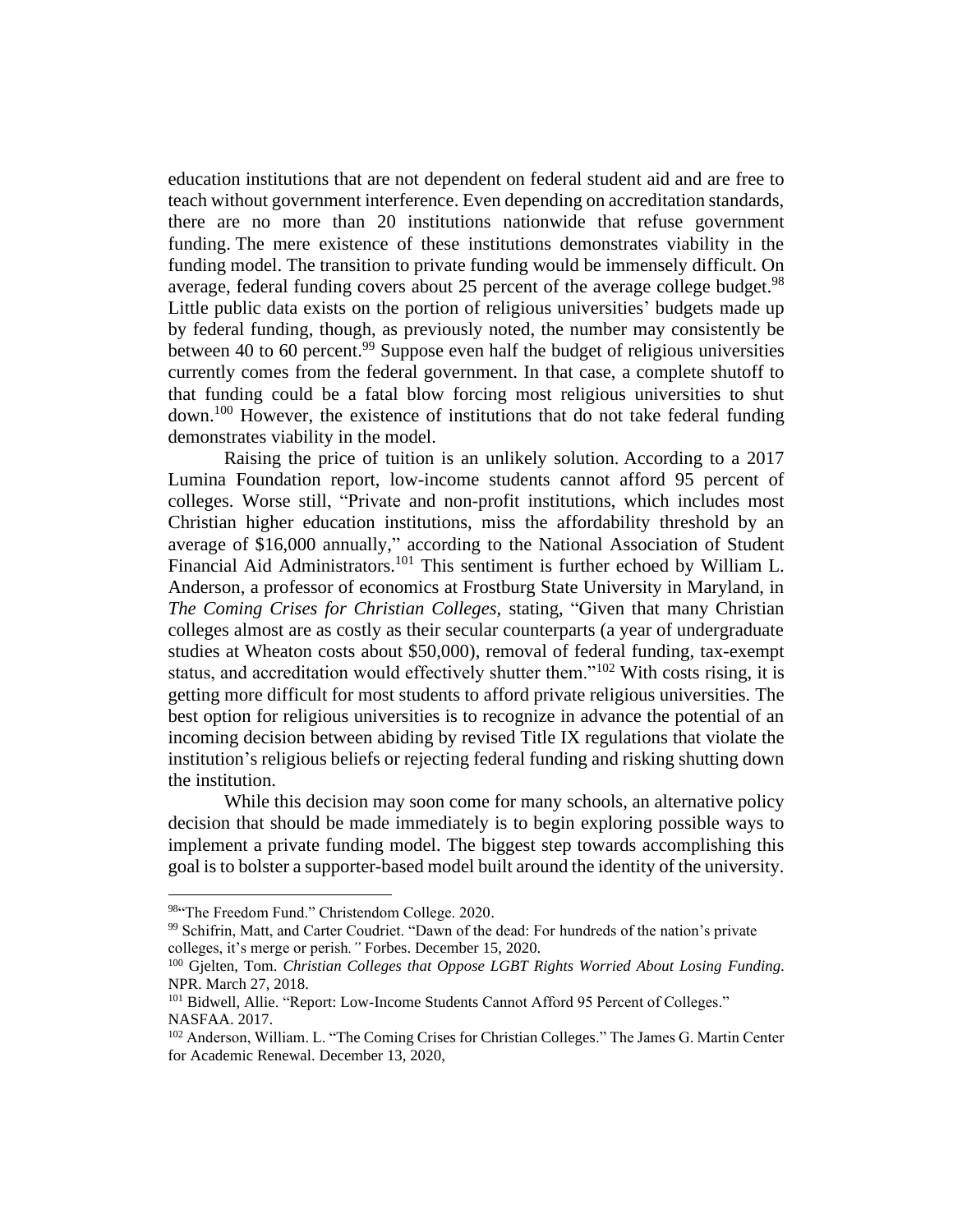As evidenced by the funding structures of Hillsdale and Christendom, the mission of private religious education draws supporters when they feel they are investing in the mission of the university. Thus, the funding sources for universities to transition to a fully private funding model exist, but because most private schools rely on limited donor bases, some support remains untapped. The financial feasibility for many is low due to the immense gap that exists between federal funding and university revenue in university budgets. For religious universities which rely heavily on federal funding to survive in the long run as crackdowns on religious liberty continue, they must be ahead of the curve on adopting new funding structures.

#### **Recommendation**

The recommendation proposed in this policy analysis is for organizations like CCCU (Council of Christian Colleges and Universities), ACSI (Association of Christian Schools International), AACS (American Association of Christian Schools), the ACCU (Association of Catholic Colleges and Universities), and other higher education institutions to dedicate significant amounts of resources to legislative advocacy efforts. Through lobbying, policy advising, and grassroots initiatives, awareness can be increased to threats like the Equality Act and *Hunter v. Department of Education*. It will also require individuals and communities to be more engaged through social and civic action such as grassroots activism, voting, and contributing resources to preserving religious freedom in education at all levels. Individuals not involved in litigation and legislation should focus on advocacy, such as reaching out to congressmen and giving financial support to organizations dedicated to preserving religious freedom in education.

This policy analysis serves as a warning to the incoming threat to religious universities that maintain traditional views on issues of marriage and sexuality. The requirement for adopting this policy is for the Fairness For All Act to pass both the United States House of Representatives and the Senate and be signed into law by the president. Some recognized keys to passing effective legislation include focusing on common concerns, including the most significant aspects of the opposing party's position, and understanding the audience. The FFA is an effective piece of legislation because it recognizes the inherent opposition of two opposing groups and seeks to address the biggest concerns on each side. It acknowledges that the divide between the religious community and the LGBTQ community cannot be solved without compromise on either side of the political aisle.

This analysis recommends the FFA as the best solution for reconciling the threat to religious higher education and the interests of the LGBTQ community. The viability of a completely private funding model for religious schools in the current environment is very low. Yet, the option should be further explored. It is a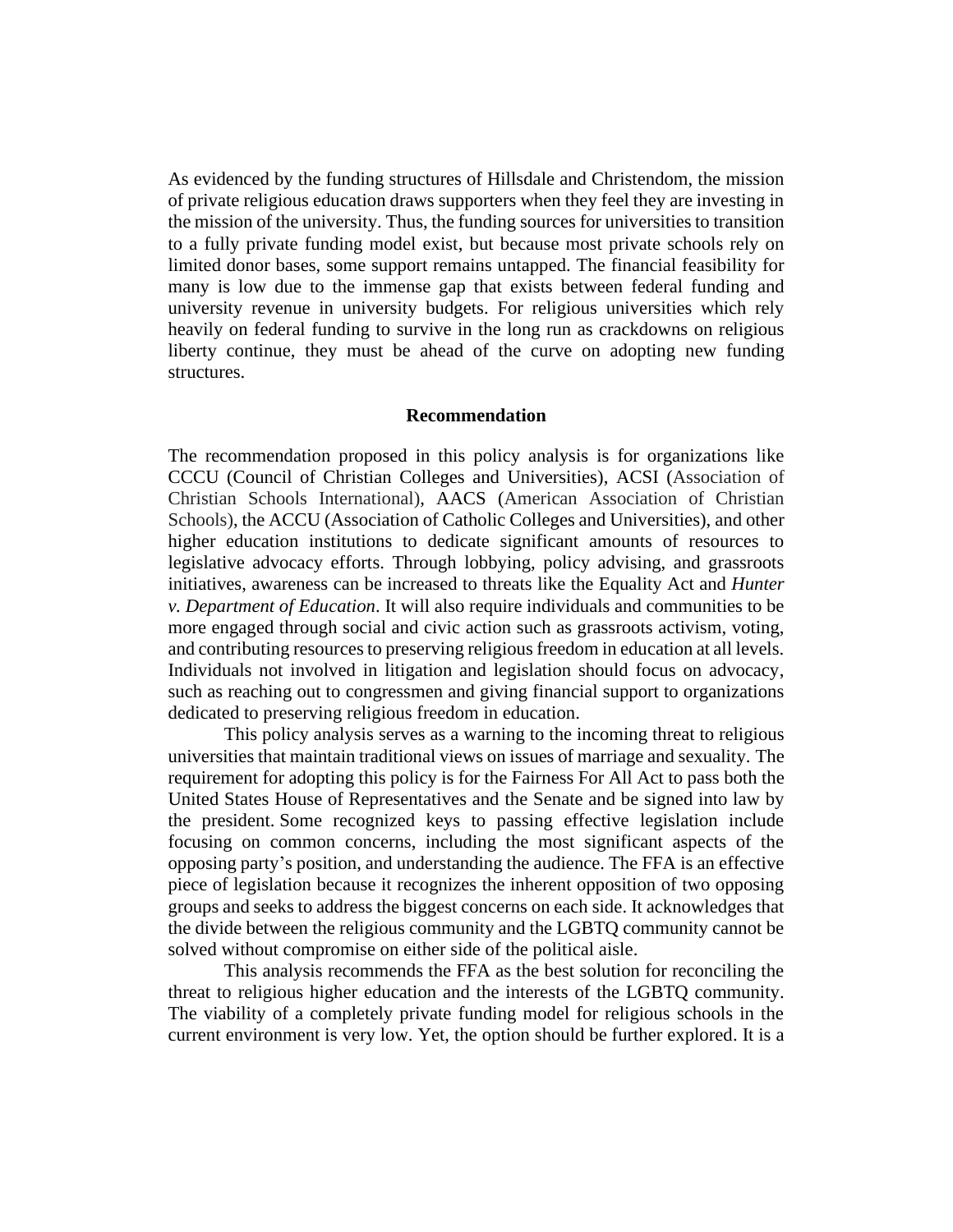secondary policy alternative that must remain on the table as an option since the current long-term viability of religious universities is in question. While this analysis has largely highlighted the political threat to funding of private religious universities, another factor may contribute to religious higher education's decline. According to historian, Allen Carl Guelzo, the biggest threat to these schools comes not from rising tuition or political bias but demographics.<sup>103</sup> Plummeting birth rates have resulted in a plateau of college attendance, which Guelzo argues will disproportionately affect smaller private schools.<sup>104</sup> Guelzo states, "As the pool of college-bound students shrinks, elite schools will recruit more from populations once left to the smaller regional colleges. That will leave the small colleges with fewer candidates to recruit, and less in student-aid enticements to keep applicants from being sucked away by big-name schools."<sup>105</sup> The long-term viability of many private religious universities remains in a delicate position responding to market change, demographic changes, and the COVID-19 pandemic. A loss of federal funding on top of these factors would be devastating for religious universities. Thus, those interested in preserving private religious higher education must increase federal protections for religious liberty in education.

The FFA's implementation would occur most dramatically at a regulatory level where new protections implemented would bolster religious exemption claims to Title IX while codifying the language of sexual orientation and gender identity for LGBTQ individuals. Another area of implementation and adoption that would be significant would be in the judiciary. With *Bostock v. Clayton County* already establishing significant precedent around SOGI, the likelihood of FFA getting struck down by the judiciary is extremely low. Since the judiciary's role is not to create new laws but to interpret existing ones, the existence of the FFA would provide a whole new basis for decisions in federal courts around SOGI. Simultaneously, it would provide new avenues for the courts to side with religious groups against claims of discrimination.

<sup>&</sup>lt;sup>103</sup> Guelzo, Allen C. "America's Disappearing Private Colleges." The Wall Street Journal. February 21, 2019.

 $104$  Ibid.

 $105$  Ibid.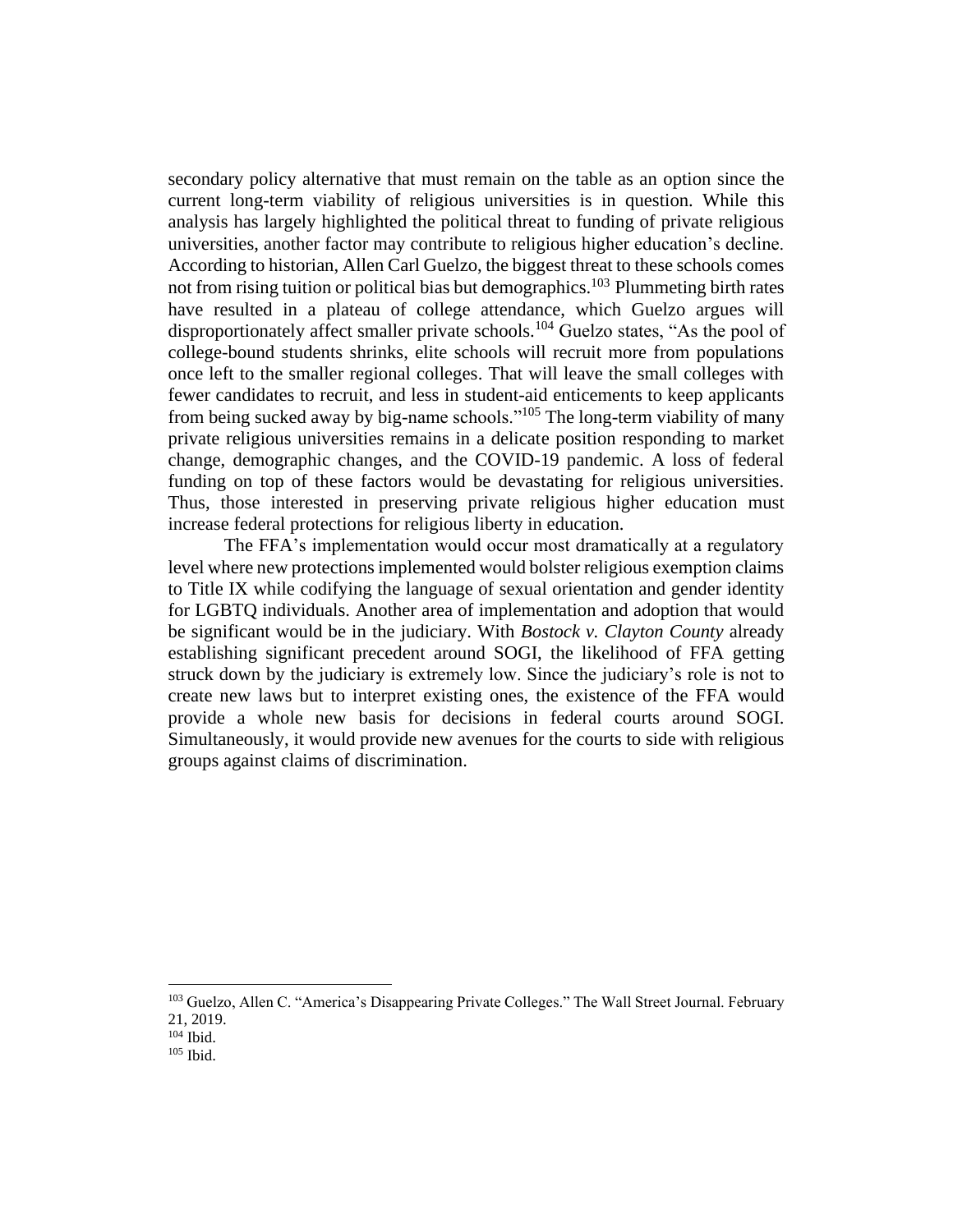### **References**

- "American Association of Christian Schools and Association of Christian Schools International Joint Statement." American Association of Christian Schools and Association of Christian Schools International. February 24, 2021, https://www.aacs.org/wp-content/uploads/2021/02/AACS-ACSI-Joint-Statement\_Equality-Act\_2\_24\_2021.pdf.
- Anderson, William. L. "The Coming Crises for Christian Colleges." The James G. Martin Center for Academic Renewal. December 13, 2020, https://www.jamesgmartin.center/2019/01/the-coming-crises-for-christiancolleges/.
- Association of Christian Schools International. "Re: Written Comment Title IX Public Hearing. Written Comment." June 7, 2021, https://www.acsi.org/docs/default-source/website-publishing/legallegislative/legislative-advocacy-efforts/acsi-public-comment/public-commenttitle-ix-hearing-june-2021.pdf?sfvrsn=83240fe9\_0.
- Augustine-Adams, Kif. "Religious Exemptions to the Title IX". *Kansas Law Review. 65, no. 2.* 2016: 327-414, https://kuscholarworks.ku.edu/bitstream/handle/1808/25554/Augustine-Adams\_Final%20to%20Sheridan.pdf?sequence=1&isAllowed=y.
- Bidwell, Allie. "Report: Low-Income Students Cannot Afford 95 Percent of Colleges." NASFAA. 2017. https://www.nasfaa.org/news-item/11623/Report\_Low-Income\_Students\_Cannot\_Afford\_95\_Percent\_of\_Colleges
- *Bostock v. Clayton County, Georgia.* June 15, 2020. https://www.supremecourt.gov/opinions/19pdf/17-1618\_hfci.pdf.
- Caputo, Ibby. and Jon Marcus "Some religious colleges forgo federal funding, staying free of Civil Rights Rules." The Hechinger Report. April 8, 2021, https://hechingerreport.org/religious-colleges-forgo-federal-funding-staying-freecivil-rights-rules/.
- CCCU. "CCCU Statement on Fairness for All and the Equality Act." Council for Christian Colleges & Universities. February 26, 2021. https://www.cccu.org/news-updates/fairness-for-all/.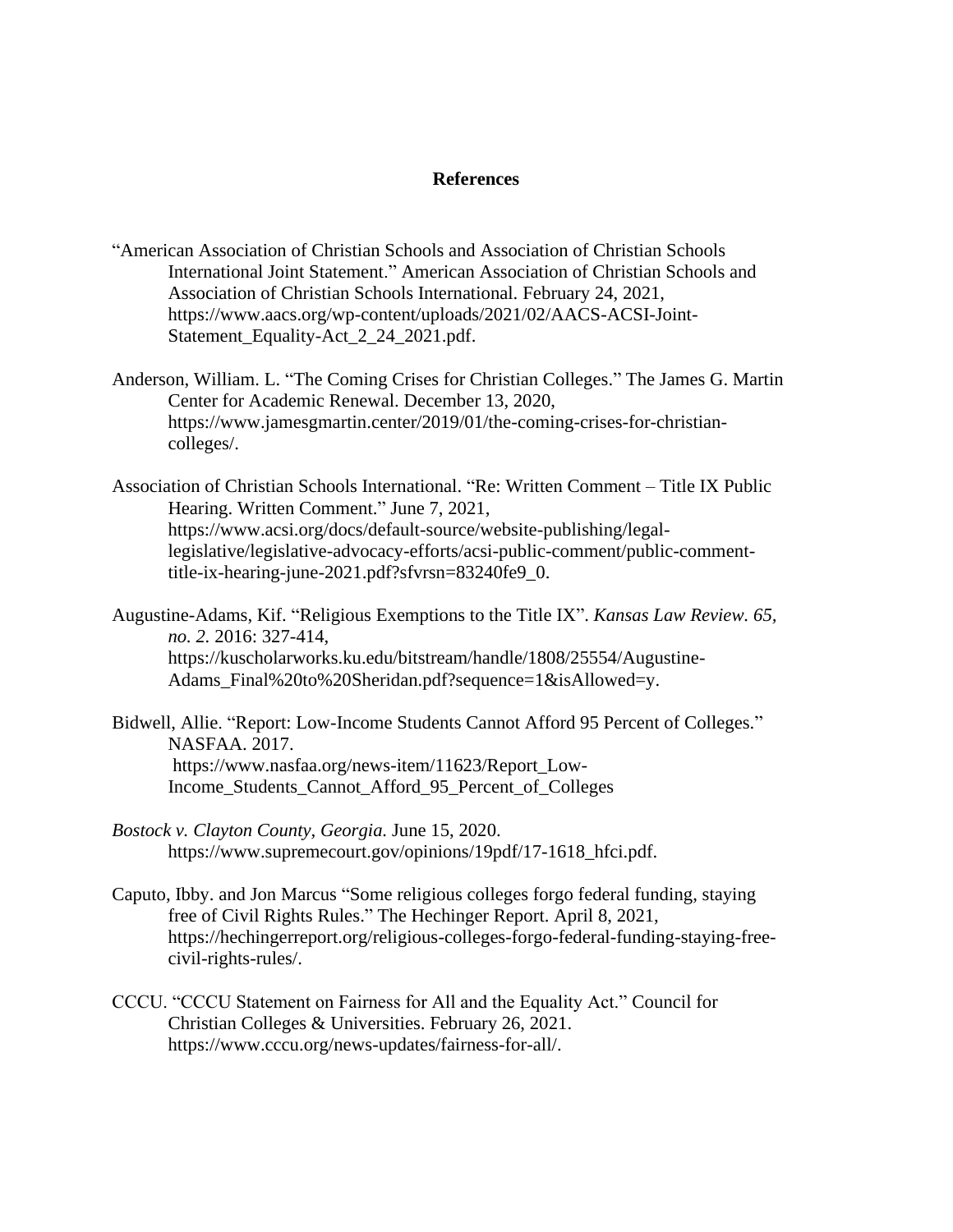- Congress.gov. "H.R.5  $116<sup>th</sup>$  Congress (2019-2020): Equality Act." May 20, 2019. https://www.congress.gov/bill/116th-congress/house-bill/5.
- Congress.gov. "H.R.5331 116th congress (2019-2020): Fairness for All Act" December 6, 2019. https://www.congress.gov/bill/116th-congress/house-bill/5331.
- "Donors and Friends." Hillsdale College. Accessed January 10, 2022. https://www.hillsdale.edu/information-for/donors-friends/.
- EEOC. "Title VII of the Civil Rights Act of 1964." US Equal Employment Opportunity Commission. 1964. https://www.eeoc.gov/statutes/title-vii-civil-rights-act-1964.
- *Elizabeth Hunter, et al., Plaintiffs, v. US Department of Education*, (Case 6:21-cv-00474- AA March 29, 2021).
- *Elizabeth Hunter, et al., Plaintiffs, v. US Department of Education, et al., Defendants* (In the United States District Court for The District of Oregon Eugene Division May 12, 2021).
- "Executive Order on Guaranteeing an Educational Environment Free from Discrimination on the Basis of Sex, Including Sexual Orientation or Gender Identity." The White House. March 8, 2021.
- "Executive Order 13988: Preventing and Combating Discrimination on the Basis of Gender Identity or Sexual Orientation." Federal Register. January 20, 2021. https://www.federalregister.gov/documents/2021/01/25/2021-01761/preventingand-combating-discrimination-on-the-basis-of-gender-identity-or-sexualorientation
- Gjelten, Tom. *Christian Colleges that Oppose LGBT Rights Worried About Losing Funding*. NPR. March 27, 2018. https://www.npr.org/2018/03/27/597390654/christian-colleges-that-oppose-lgbtrights-worried-about-losing-funding-under-ti.
- Guelzo, Allen C. "America's Disappearing Private Colleges." The Wall Street Journal. February 21, 2019. https://www.wsj.com/articles/americas-disappearing-privatecolleges-11550794707.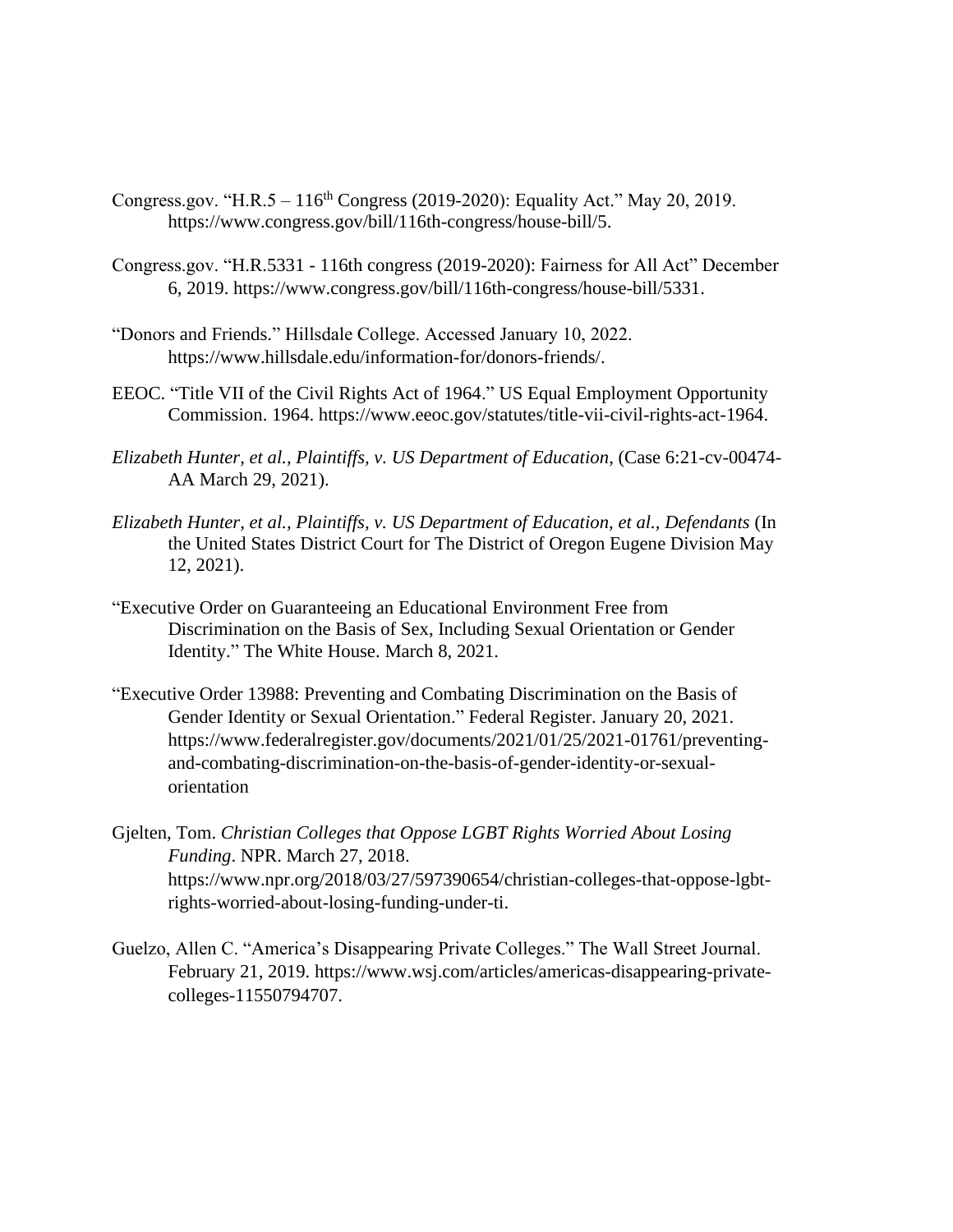- Hoogstra, Shirley. "On Christian College Survival." National Association of Evangelicals. September 30, 2021. Accessed January 10, 2022, https://www.nae.org/christian-college-survival/
- Medina, Caroline, Thee Santos, and Sharita Gruberg. "What You Need to Know about the Equality Act." Center for American Progress. March 15, 2021. https://www.americanprogress.org/article/need-know-equality-act/.
- NCES. "Digest of Education Statistics." 2020.
- "Nondiscrimination on the Basis of Sex in Education Programs or Activities Receiving Federal Financial Assistance," Federal Register / Vol. 85, No. 97 § 30475. 2020.
- Office for Civil Rights. "Exemptions from Title IX." US Department of Education (ED). March 8, 2021.
- Office of Civil Rights. "Announcement of Public Hearing; Title IX of the Education Amendments of 1972." 2021.
- Patrick Henry College. "Financial Aid." Patrick Henry College. Accessed January 10, 2022. https://www.phc.edu/financial-aid.
- Perry, Mark J. "The Hillsdale Solution for Harvard: Give up federal money and run admissions the way you want." American Enterprise Institute. October 17, 2018, https://www.aei.org/carpe-diem/the-hillsdale-solution-for-harvard-give-upfederal-money-and-run-admissions-the-way-you-want/.
- Pribyl-Huguelet, Hunter."Equality Act: The Equality Act Is a Poster Child for the Claim That Congressional Bills Have Titles That Are Completely Opposite of the Content. It Is Anti-Religion, Anti-Woman, and Anti-Child." New American (08856540) 37 (8): 25–29. 2021.
- Schifrin, Matt, and Carter Coudriet. "Dawn of the dead: For hundreds of the nation's private colleges, it's merge or perish*."* Forbes. December 15, 2020, https://www.forbes.com/sites/schifrin/2019/11/27/dawn-of-the-dead-forhundreds-of-the-nations-private-colleges-its-merge-or-perish/?sh=4d33cacc770d.
- Spagnuolo, Dee, Brian Pedrow, Nikki Hatza, Diana Joskowicz, and Lizzy Wingfield. "Biden Executive Order Expands Title IX Protections: Insights." Ballard Spahr. March 9, 2021. https://www.ballardspahr.com/insights/alerts-andarticles/2021/03/biden-executive-order-expands-title-ix-protections